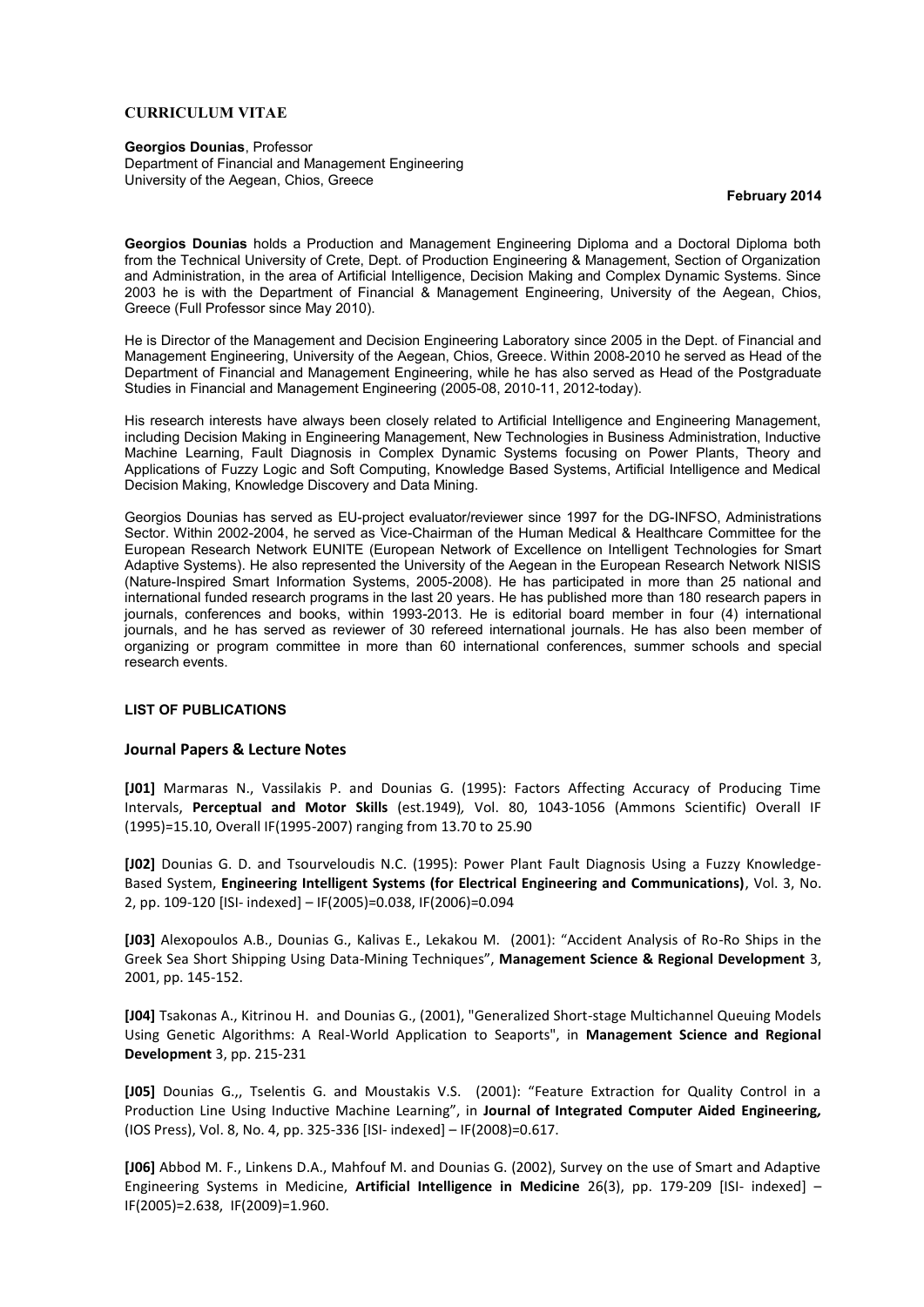**[J07]** Tsakonas A. and Dounias G., (2002), Hybrid Computational Intelligence Schemes in Complex Domains: An Extended Review, **Lecture Notes in Artificial Intelligence**, LNAI Vol.2308, pp. 494-511, Springer, [ISI- DBLP] – IF (2005)=0.513

**[J08]** Panagi G, Moulopoulos LA, Dounias G, Maris T, Panourgias E, Tsakonas A, Dimopoulos MA*, (2003),* "Computational Intelligence Based Analysis of Dynamic-MRI, for Detection of Spinal Bone-Marrow Malignancies", **Int. Journal Neuroradiology Review** (Rivista di Neuroradiologia) Vol. 16, pp. 969-972, Centauro Srl Pub. [ISI- indexed] http://www.centauro.it/neuroradiologia/editorial.htm

**[J09]** Dounias G. and Linkens D.A., (2004), "Guest Editorial: Adaptive Systems and hybrid Computational Intelligence in Medicine", in **Int. Journal of Artificial Intelligence in Medicine** (Elsevier) 32(3), pp.151-155 [ISIindexed] – IF(2005)=2.638, IF(2009)=1.960

**[J10]** Mahfouf M. and Dounias G., (2004), «Guest Editorial: Intelligent E-Health Applications in Medicine», **Transactions of the Institute on Measurement & Control**, UK (Arnold Journals / SAGE Publications), Vol. 26, No.3, pp.167-168 [Compendex, EMBASE, Inspec, CAS, ASP, ECI]. http://tim.sagepub.com/

**[J11]** Tsakonas A., Dounias G., Aggelis V., Karkazis I., (2004), "An Evolutionary System for Neural Logic Networks using Genetic Programming and Indirect Encoding", **Journal of Applied Logic** (Elsevier), Special Issue on Neural-Symbolic Systems, Vol. 2 No.3, pp. 349-379 [ISI- indexed, Scopus, DBLP].

**[J12]** Tsakonas Α., Dounias G., Jantzen J., Axer H., Bjerregaard B., von Keyserlingk D.G., (2004), "Evolving Rule-Based Systems in Two Medical Domains Using Genetic Programming", **in Int. Journal of Artificial Intelligence in Medicine**, Elsevier, Vol. 32, No.3, pp.195-216 [ISI- indexed] – IF(2005)=2.638, IF(2009)=1.960

**[J13]** M. Michalopoulos, N. S. Thomaidis, G. D. Dounias and C. Zopounidis (2004), "Using a Fuzzy Sets Approach to Select a Portfolio of Greek Government Bonds", **Fuzzy Economic Review**, IX (2), pp. 27-48. [listed in RePEc / EconPapers, EconLit]

**[J14]** Ampazis N., Dounias G. and Jantzen J., (2004), "Efficient Second Order Neural Network Training Algorithms for the Construction of a Pap-Smear Classifier", **Lecture Notes in Artificial Intelligence (LNAI) Vol. 3025**, pp 230-245 (Springer-Verlag) [ISI- indexed] –IF(2005)=0.251

**[J15]** Tsakonas Α., Dounias G., Panagi G., Panourgias E. (2006): Breast Tumor Malignancy Modelling Using Evolutionary Neural Logic Networks, Spring 2006, **Oncology Reports Journal**, 15(4), pp. 1013-1018 [ISIindexed], IF(2008)=1.524

**[J16]** Panourgias E., Tsakonas A., Dounias G., Panagi G. (2006): Computational Intelligence for the detection and Classification of Malignant Lesions in Screening Mammography, Spring 2006, **Oncology Reports Journal** 15(4), pp. 1037-1042, [ISI- indexed], IF(2008)=1.524

**[J17]** Dounias G., Bjerregaard B., Jantzen J., Tsakonas A., Ampazis N., Panagi G., Panourgias E. (2006): Automated Identification of Cancerous Smears Using Various Competitive Intelligent Techniques, Spring 2006, **Oncology Reports Journal** 15(4), pp. 1001-1006 [ISI- indexed], IF(2009)=1.524

**[J18]** Dounias G., Zalimidis P., Aloimonou V., Litos C., Kallergis E., (2006): Quality and Environmental Management Systems in Greece: Comparison to Findings from Similar International Surveys, **Journal of Quality**, Inst. of Quality Assurance, UK, http://www.iqa.org/journalofquality/recent.asp

**[J19]** Tsakonas A, Tsiligianni T., Dounias G. (2006): Evolutionary Neural Logic Networks in Splice-Junction Gene Sequences Classification., in **Int. Journal of Artificial Intelligence Tools,** 15 (2) pp.287-308, World Scientific [ISI- indexed] - IF(2008)=0.667

**[J20]** Magoulas G., Dounias G. (2006): Introduction to the Special Issue on Intelligent Technologies in Bioinformatics and Medicine. **Computers in Biology and Medicine**, 36(10), pp.1045-1048, Elsevier, [ISIindexed] – IF(2009)=1.272

**[J21]** Magoulas G., Dounias G. Linkens D. (2006): Intelligent Tools for Problem Solving in Bioinformatics and Medicine: Guest Editors' Introduction. **International Journal of Artificial Intelligence Tools**, World Scientific, 15(3), pp.331-333 [ISI- indexed] - IF(2008)=0.667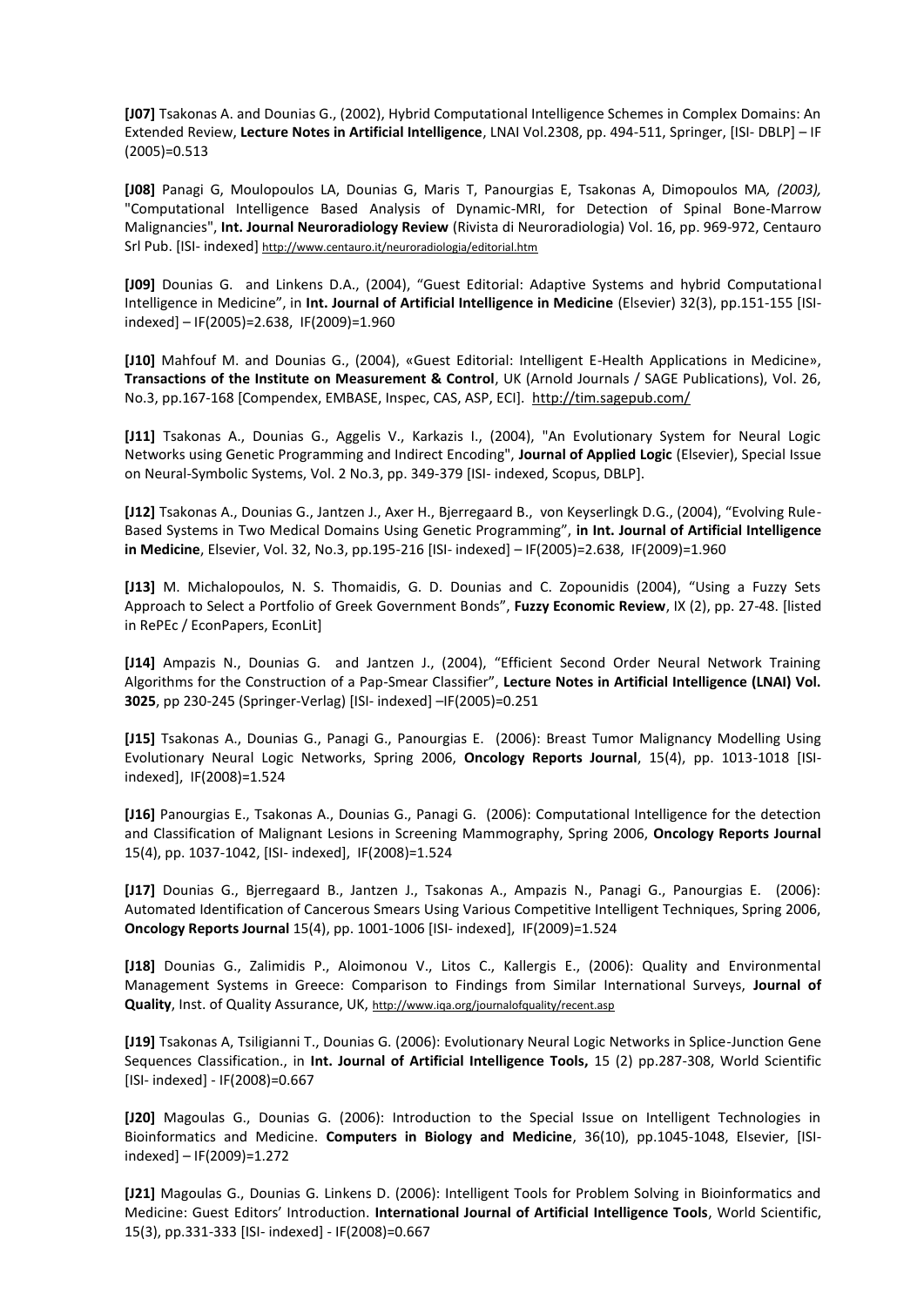**[J22]** Tsakonas A. , G. Dounias, M. Doumpos, C. Zopounidis (2006): Bankruptcy prediction with neural logic networks by means of grammar-guided genetic programming, **Expert Systems with Applications** Vol. 30(3), pp.449–461 [ISI- indexed] – IF(2009)=2.596 , 5yIF=2.638

**[J23]** Thomaidis N.S., Nikitakos N., Dounias G. (2006), "The Evaluation of Information Technology Projects: a Fuzzy Multicriteria Decision-Making Approach", **International Journal of Information Technology & Decision Making**, 5(1), pp. 89-122, World Scientific, [ISI- indexed, DBLP, IF(2008)=0.918, RePec/EconPapers]

**[J24]** Thomaidis N.S. and Dounias G. (2006), "Cointegration and error-correction models: towards a reconcilation between behavioural finance econometrics", **The ICFAI Journal of Behavioral Finance** III(3), pp.51-73 http://www.qfinance.com/information-sources/the-icfai-university-journal-of-behavioral-finance

**[J25]** Thomaidis N.S., Kondakis N. and Dounias G. (2006), "An Ιntelligent Statistical Arbitrage Trading System", Lecture Notes in Computer Science, **LNCS Vol. 3955, Springer-Verlag**, pp.596-599, [ISI- DBLP] – IF (2005)=0.513

**[J26]** Tzastoudis V., Thomaidis N.S. and Dounias G. (2006), ""Improving Neural Network Based Option Price Forecasting", **LNCS Vol. 3955, Springer-Verlag**, pp.378-388, [ISI- DBLP] – IF (2005)=0.513.

**[J27]** Tsakonas A. and Dounias G. (2007), Evolving Neural-Symbolic Systems Guided by Adaptive Training Schemes: Applications in Finance, in **Applied Artificial Intelligence Journal** (Taylor & Francis), *Volume 21 (7), August 2007,* pp. 681 - 706 [ISI- indexed] – IF(2008)=0.795, 5yIF=0.854

**[J28]** Thomaidis N.S. , Tzastoudis V. and Dounias G. (2007), " A comparison of neural network model selection strategies for the pricing of S&P 500 stock index options, **International Journal of Artificial Intelligence Tools** (World Scientific), 16(6), pp. 1093-1113. [ISI-indexed] - IF(2008)=0.667

**[J29]** George D. Magoulas, Georgios Dounias (2007): Computational intelligence in medicine and biology. **Applied Intelligence** 27 (3): 189-192 [ISI- indexed] - IF(2009)=0.775

**[J30]** Papadopoulos E., Dounias G. (2007), Real Options Methodology for the Evaluation of IT Projects, **Journal of International Business and Economy***,* Volume 8, Special Issue, Spring 2007, *USA – International Academy of Business and Economics* (IABE). http://www.iabe.org/domains/iabe/journal.aspx?Journalid=9

**[J31]** Marinakis Y., Dounias G. (2008), Nature Inspired Intelligence in Medicine: Ant Colony Optimization in Pap-Smear Diagnosis, **Int. Journal of Artificial Intelligence Tools** / World Scientific, Vol. 17(2), pp. 279-301 [ISIindexed] - IF(2008)=0.667

**[J32]** Marinakis Y., Marinaki M. and Dounias G., (2008), "Particle Swarm Optimization for Pap-Smear Diagnosis", **Expert Systems with Applications** (Pergamon Press / Elsevier) Vol. 35, Issue 4, pp. 1645-1656 [ISIindexed] – IF(2009)=2.596 , 5yIF=2.638 (μέσο IF 5 ετών).

**[J33]** N. S. Thomaidis, T. Angelidis, V. Vassiliadis. G. Dounias (2008), Active portfolio management with cardinality constraints: An application of particle swarm optimization, **Journal of New Mathematics and Natural Computation** 5(3), pp.535-555, (World Scientific Publishers), Special Issue: New Computational Methods for Financial Engineering [RePec, EconPapers, indexed in Mathematical Reviews & Zentralblatt MATH].

**[J34]** N. S. Thomaidis and G. Dounias (2008), "A hybrid intelligent system for financial time-series forecasting", **Engineering Intelligent Systems** (for Electrical Engineering & Communications) 16(4), CRL Publishing /UK [ISIindexed]

**[J35]** Tsakonas, G. Dounias (2008), "Predicting Defects in Software Using Grammar-Guided Genetic Programming", in J.Darzentas et al. (Eds.): **LNAI 5138, Springer Verlag**, pp. 413-418, [ISI- DBLP] – IF (2005)=0.513

**[J36]** Vassiliadis V., Dounias G., (2008), Nature Inspired Intelligence for the Constrained Portfolio Optimization Problem, Series: "*Artificial Intelligence: Theories, Models and Applications"*, Lecture Notes in Computer Science, **LNCS Springer-Verlag, vol. 5138**, pp. 431-436, 2008 [ISI- DBLP] – IF (2005)=0.513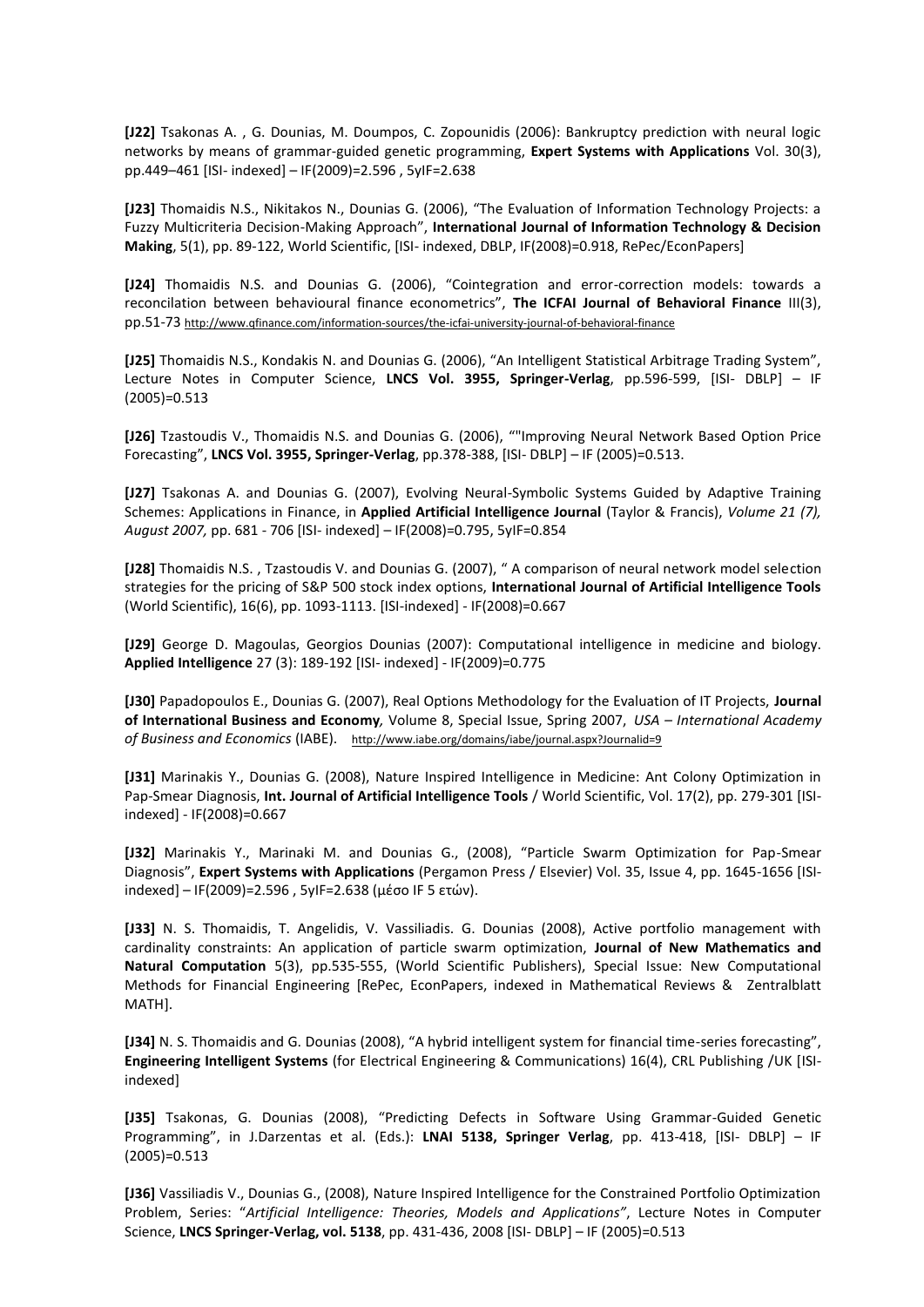**[J37]** S. Lalas, N. Ampazis, A. Tsakonas, G. Dounias and K. Vemmos (2008), Modeling Stroke Diagnosis with the Use of Intelligent Techniques, Series: "*Artificial Intelligence: Theories, Models and Applications"*, **LNCS, Vol. 5138, Springer Verlag**, pp. 413-418, 2008 [ISI- DBLP] – IF (2005)=0.513

**[J38]** Yannis Marinakis, Magdalene Marinaki, Georgios Dounias, *2011*, Honey bees mating optimization algorithm for the Euclidean traveling salesman problem, **Information Sciences**, *Vol. 181(20)*, pp. *4684- 4698,*[ISI-indexed] - IF(2009)=3.095.

**[J39]** Yannis Marinakis, Magdalene Marinaki, Georgios Dounias: Honey Bees Mating Optimization algorithm for large scale vehicle routing problems. **Natural Computing** 9(1): 5-27 (2010)

**[J40]** Vassiliadis Vassilios, Dounias George (2009), "Nature-Inspired Intelligence: A review of selected methods and applications", **International Journal on Artificial Intelligence Tools**, 18(4), pp. 487-516, World Scientific, [ISI- indexed] – IF(2008)=0.667

**[J41]** N. S. Thomaidis, and G. Dounias (2009), "A comparison of statistical tests for the adequacy of a neural network regression model", **Quantitative Finance** 12(3), pp. 437-449, Taylor & Francis [ISI- indexed] – IF(2008)=0.892

**[J42]** Y. Marinakis, G. Dounias, J. Jantzen, (2009), Pap smear diagnosis using a hybrid intelligent scheme focusing on genetic algorithm based feature selection and nearest neighbor classification, **Computers in Biology and Medicine** (Elsevier), Vol. 39(1), pp. 69-78 [ISI- indexed] – IF(2009)=1.272

**[J43]** Y. Marinakis, M. Marinaki, G. Dounias (2009), Intelligent and Nature Inspired Optimization Methods in Medicine: The Pap-Smear Cell Classification Problem", in **Expert Systems: The Journal of Knowledge Engineering** 26(5), pp. 433-457 (Wiley-Blackwell) [ISI-indexed] – IF(2008)=0.717

**[J44]** Thomaidis, N., Dounias, G., 2011. On detecting the optimal structure of a neural network under strong statistical features in errors, **Journal of Time Series Analysis**, Volume 32, (Issue 3), 204–222, [ISI- indexed] – IF(2009)=0.805

**[J45]** Marinakis, Y., Marinaki, M., Dounias, G., (2010) Hybrid Particle Swarm Optimization Algorithm for the Vehicle Routing Problem, **Engineering Applications of Artificial Intelligence**, Elsevier, Volume 23, (Issue 4), 463-472, [ISI- indexed] – IF(2009)=1.397 , 5yIF=1.851 (μέσο IF 5 ετών)

**[J46]** Thomaidis N., Dounias G. (2009), A hybrid neural network-based trading system, **LNCS, Vol 5572, Springer**, pp. 694-701, [ISI- DBLP] – IF (2005)=0.513

**[J47]** Vassiliadis V. Thomaidis N., Dounias G. (2009), Active Portfolio Management under a Downside Risk Framework: Comparison of a Hybrid Nature - Inspired Scheme, **LNCS, Vol 5572, Springer**, pp. 702-712, [ISI-DBLP] – IF (2005)=0.513

**[J48]** Giorgos Giannakouris, Vassilios Vassiliadis, George Dounias, «Experimental Study on a Hybrid Nature-Inspired Algorithm for financial portfolio optimization", **LNAI 6040, Springer** [ISI – DBLP] – IF (2005)=0.253

**[J49]** P. Zalimidis, G. Dounias (2010) Analysing the effect of corporate culture in total quality management with the aid of a metaphor based on incomplete contracts' theory, **Int. Journal on Engineering and Management** 2(2), pp. 37-45.

**[J50]** Georgios Dounias and Vassilios Vassiliadis, Algorithms and Methods Inspired from Nature for Solving Supply Chain and Logistics Optimization Problems: A Survey, **International Journal of Artificial Life Research (IJALR)**, IGI-Global (former IDEA Group), (submitted November 2013)

[J51] C. Kyriklidis, V. Vassiliadis' K. Kirytopoulos and G. Dounias ", (2014), Hybrid Nature-Inspired Intelligence for the Resource Leveling Problem". **"Operational Research: An International Journal**" (Springer), (submitted, January 2014)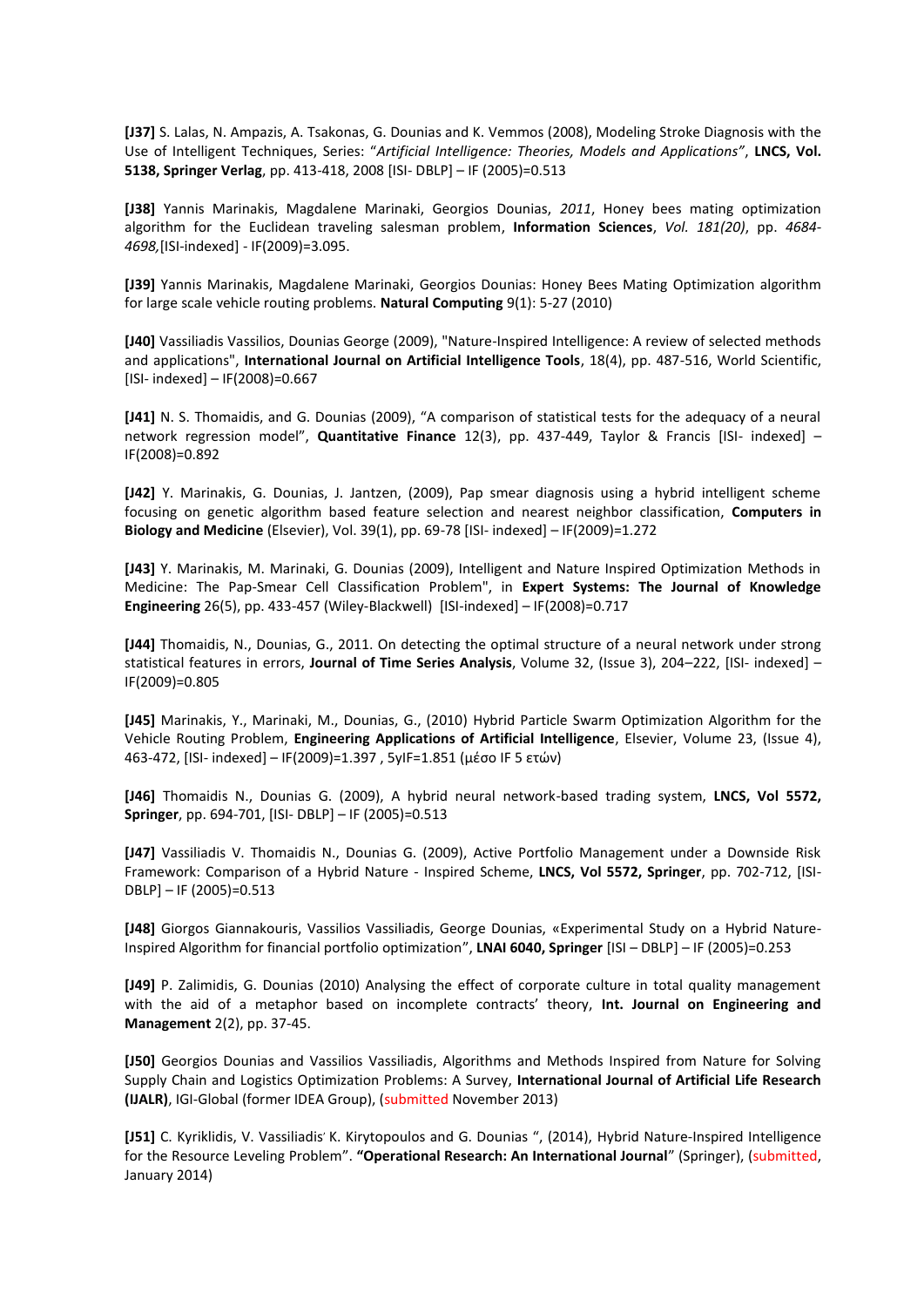#### **Edited Volumes - Textbooks - Special Editions**

**[B01]** Zimmermann H-J., Tselentis G., van Someren M., Dounias G. (Eds.): "**Advances in Computational Intelligence and Learning: Methods and Applications**", Kluwer Academic Publishers (2001), ISBN: 0-7923- 7645-5

**[B02]** Dounias G. (2001) **AI Terminology**, EUNITE – The European Network on Intelligent Technologies for Smart Adaptive Systems

**[B03]** Dounias G., Linkens D.A. (Eds), (2001), "**Adaptive Systems and Hybrid Computational Intelligence in Medicine**", Joint Publication of the University of the Aegean and EUNITE, The European Network on Intelligent Technologies for Smart Adaptive Systems, ISBN: 960-7475-19-4

**[B04]** Dounias, G. Roudsari A.V. (Eds), (2002), "**Intelligent E-Health Applications in Medicine**", Joint Publication of the Univ. of the Aegean and EUNITE, The European Network on Intelligent Technologies for Smart Adaptive Systems, ISBN: 960-7475-20-8

**[B05]** Dounias G. (Ed.), "**Hybrid and Adaptive Computational Intelligence in Medicine and Bio-informatics**", (2003), Joint Publication of the Univ. of the Aegean and EUNITE, The European Network on Intelligent Technologies for Smart Adaptive Systems, ISBN: 960-7475-23-2

**[B06]** Dounias G., Magoulas G. and Linkens D. (Eds.), (2004), "**Intelligent Technologies in Bioinformatics and Medicine**", Joint Publication of the Univ. of the Aegean and EUNITE: The European Network on Intelligent Technologies for Smart Adaptive Systems, ISBN: 960-7475-28-3

**[B07]** Zalimidis P. And Dounias G. (2005): **Management for Engineers,** Pyxida Publications, Chios (in Greek), ISBN: 960-86696-9-3.

**[B08]** Zalimidis P. And Dounias G. (2006), **Quality Systems Management**, Pyxida Publications, Chios, (in Greek), ISBN:960-88640-4-X.

**[B09]** Jantzen J. and Dounias G., (Eds.), (2006), *"***The Pap Smear Benchmark: Intelligent and Nature-Inspired Approaches in Pap Smear Diagnosis**", *A Joint Publication of the University of the Aegean with NISIS Network, ISBN 960-7475-39-9*

**[B10]** Dounias G. And Moustakis V.S. (2008 – 2<sup>nd</sup> Edition), **Engineering Economy**, Pyxida Publications, Chios, (in Greek), ISBN: 978-960-86696-2-8.

**[B11]** Tsakonas A. and Dounias G. (2008), *Evolutionary Computation and Data Mining*, Klidarithmos Publications, Athens, (in Greek), ΙSBN 978-960-461-189-8

**[B12]** I. Minis, V. Zeimpekis, G.Dounias, N. Ampazis, **Supply Chain Optimization, Design and Management: Advances and Intelligent Methods**, IGI Global (formerly **IDEA** Publishing)

#### **Chapters in Books and Research Project Deliverables**

**[K01]** Tselentis G. and Dounias G. (1998): "**Evaluation of a Neuro-Fuzzy Scheme Forecasting Exchange Rates"** in: "Managing in Uncertainty: Theory and Practice" in : "Managing in Uncertainty: Theory and Practice", Eds.: Zopounidis K. and Pardalos P., Kluwer Academic Publishers.

**[K02]** Kardaun J., Van de Wateren-de Hoog B., Kaper E., Von der Heyde C., Laaksonen S., Alanko T., Lehtinen H., Matsson C., Potamias G., Dounias G., Moustakis V. (1999): **KESO: Knowledge Extraction for Statistical Offices, Users' Evaluation Report**, ESPRIT Project 20596 - Work Package 6.2, Research paper no. 9925 (project report)

**[K03]** Tsakonas, G. Dounias, A. Merikas (2001)*,* "**How wavelets and genetic algorithms can assist Intelligent Hybrid Methodologies in handling data driven Stock Exchange daily trading**" in C. Zopounidis, P.M. Pardalos, G. Baourakis (Eds.): "Fuzzy Set Systems in Management and Economy", \*World Scientific Publ., pp. 195-212

**[K04]** Michalopoulos M., Dounias G., Hatas D., Zopounidis C. (2001): "**An Automated Knowledge Generation Approach for Managing Credit Scoring Problems**", in, C. Zopounidis, P.M. Pardalos, G. Baourakis (Eds.): "Fuzzy Set Systems in Management and Economy", World Scientific Publishers, pp. 239-254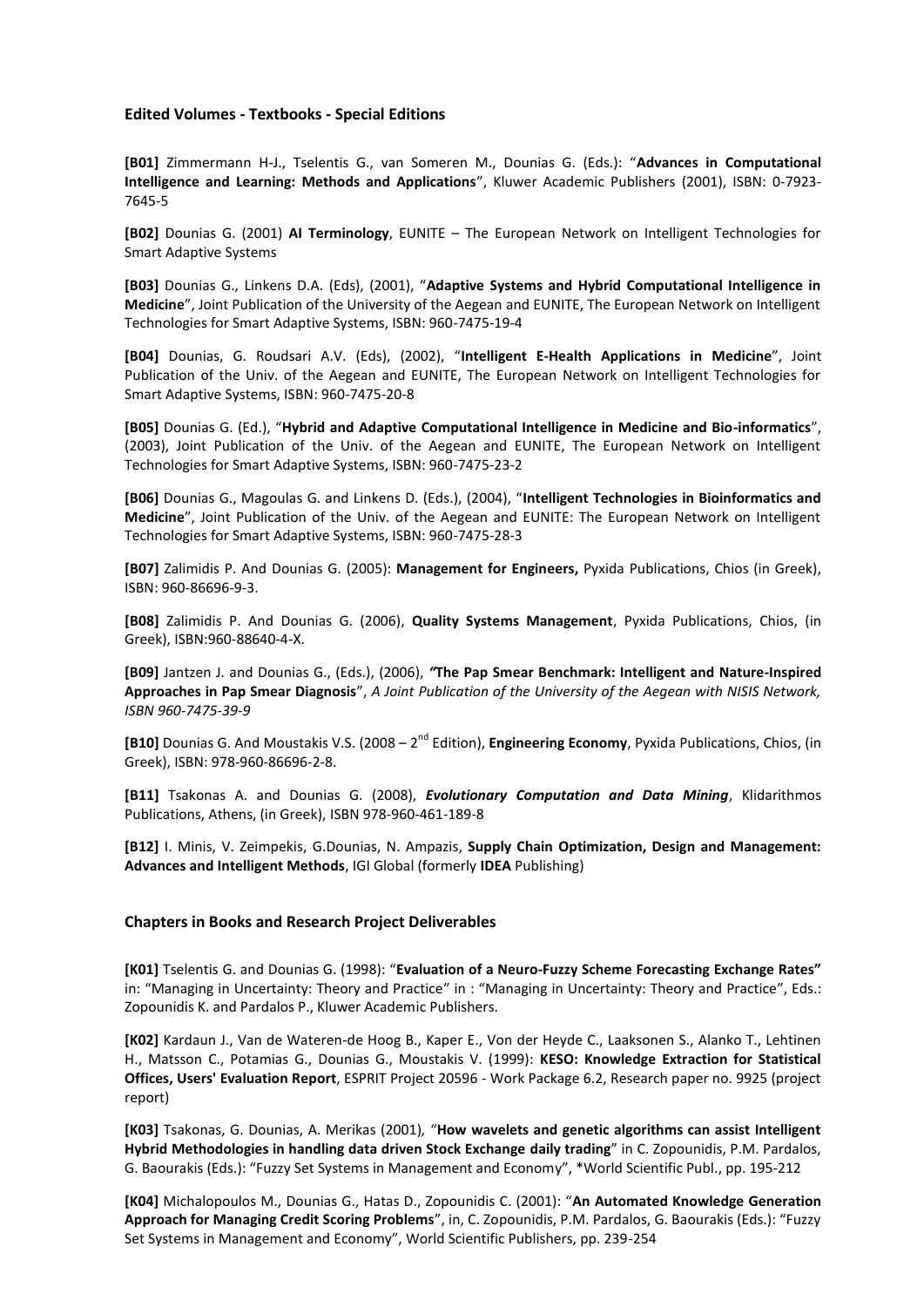**[K05]** G. Dounias and D. A. Linkens, (2001), **Adaptive Systems and Hybrid Computational Intelligence in Medicine**: An Introduction to the Present Edition (Editorial), in G. Dounias, D.A. Linkens (Eds), "Adaptive Systems and Hybrid Computational Intelligence in Medicine", ISBN 960-7475-19-4, Joint Publication of the Univ. of the Aegean and EUNITE, The European Network on Intelligent Technologies for Smart Adaptive Systems (2001), pp. 1-5.

**[K06]** A Tsakonas, G. Dounias and G. Tselentis (2001): "Forecast of short term trends in Stock Exchange using Fuzzy Rules and Neural Networks on Multiresolution Processed Signals" in Zimmermann, H-J., Tselentis G., van Someren M., Dounias G. (Eds.): "**Advances in Computational Intelligence and Learning: Methods and Applications**", Kluwer Academic Publishers, pp. 263-280

**[K07]** N. Nikitakos , Dounias, G., N.S. Thomaidis, (2002), "**D3.2: Using results from European innovation effort: Scoping and implementation plan**" «DIAS.ΝΕΤ: Platform for the Development of the Information Society in the European Islands and Isolated Regions» (EU funded Project 2001-2004)

**[K08]** N. Nikitakos, , Dounias, G., N.S. Thomaidis, (2002), "**D3.1: Evaluation guidelines**", «DIAS.ΝΕΤ: Platform for the Development of the Information Society in the European Islands and Isolated Regions» (EU funded Project 2001-2004)

**[K09]** G. Dounias and Abdul V. Roudsari, (2002), **Intelligent E-Health Applications in Medicine**: An Introduction to the Present Edition (Editorial), in G. Dounias, Abdul V. Roudsari (Eds), " Intelligent E-Health Applications in Medicine ", ISBN 960-7475-20-8, Joint Publication of the Univ. of the Aegean and EUNITE, The European Network on Intelligent Technologies for Smart Adaptive Systems (2002), pp. 1-5.

**[K10]** G. Dounias (2003), "**Hybrid and Adaptive Computational Intelligence in Medicine and Bioinformatics**: An Introduction to the Present Edition (Editorial), in "G. Dounias, (Ed.): "Hybrid and Adaptive Computational Intelligence in Medicine and Bioinformatics", ISBN 960-7475-23-2, Joint Publication of the Univ. of the Aegean and EUNITE, The European Network on Intelligent Technologies for Smart Adaptive Systems (2003)

**[K11]** Dounias G., Magoulas G. and Linkens D., (2004), **"Intelligent Technologies in Bioinformatics and Medicine: an Introduction to the Present Edition",** in Dounias G., Magoulas G. and Linkens D. (Eds), Intelligent Technologies in Bioinformatics and Medicine, Joint Publication of the Univ. of the Aegean and EUNITE: The European Network on Intelligent Technologies for Smart Adaptive Systems, ISBN: 960-7475-28-3, pp. 1-4

**[K12]** Derek Linkens, Georgios Dounias (2004), **IBA D: Human Medical and Healthcare Committee Activities within EUNITE (European Network of Excellence on Intelligent Techniques): Final Report**. *http://www.eunite.org/earchives/exec\_summaries/367\_IBA-D%20Final%20summary.pdf*

**[K13]** Jantzen J. and Dounias G. (2006), *Analysis of pap-smear image data, in "***The Pap Smear Benchmark: Intelligent and Nature-Inspired Approaches in Pap Smear Diagnosis**", J. Jantzen and G. Dounias (Eds.)*, pp. 5- 14, A Joint Publication of the University of the Aegean with NISIS Network, ISBN 960-7475-39-9.*

**[K14]** Dounias G. (2007), **Fuzzy Systems in Biomedicine** (Invited Paper), Maglogiannis, I. Wallace M., Karpouzis K., and Soldatos J. (Eds.), "Frontiers in Artificial Intelligence and Applications: Emerging AI Applications in Computer Engineering 2007", pp. 245-270, IOS Press

**[K15]** V. N. Karavas, N. S. Thomaidis and G. D. Dounias (2008), "**Emerging Markets Exposure: Equities or Hedge Funds?**", in *G.N. Gregoriou (Ed), Emerging Markets Performance Analysis and Innovation, CRC Press / Taylor & Francis Group (A Chapman & Hall Book), pp.57-78*

**[K16]** Vassiliadis V. and Dounias G. (2011), **Nature – Inspired Intelligence in Supply Chain Management: A review of selected methods and applications**, in *I. Minis, V. Zeimpekis, G.Dounias, N. Ampazis*, *Supply Chain Optimization, Design and Management: Advances and Intelligent Methods*, IGI Global (formerly IDEA Publishing)

**[K17]** I. Minis, V. Zeimpekis, G.Dounias, N. Ampazis, **Introductory Chapter**, (2011) Supply Chain Optimization, Design and Management: Advances and Intelligent Methods, IGI Global (formerly IDEA Publishing)

**[K18]** Vassiliadis V., Dounias G., (2013), **Nature-Inspired Intelligence for Pareto Optimality Analysis in Portfolio Optimization**, in "Multicriteria Decision Aid and Artificial Intelligence: Links, Theory and Applications", Michael Doumpos and Evangelos Grigoroudis (Eds), Wiley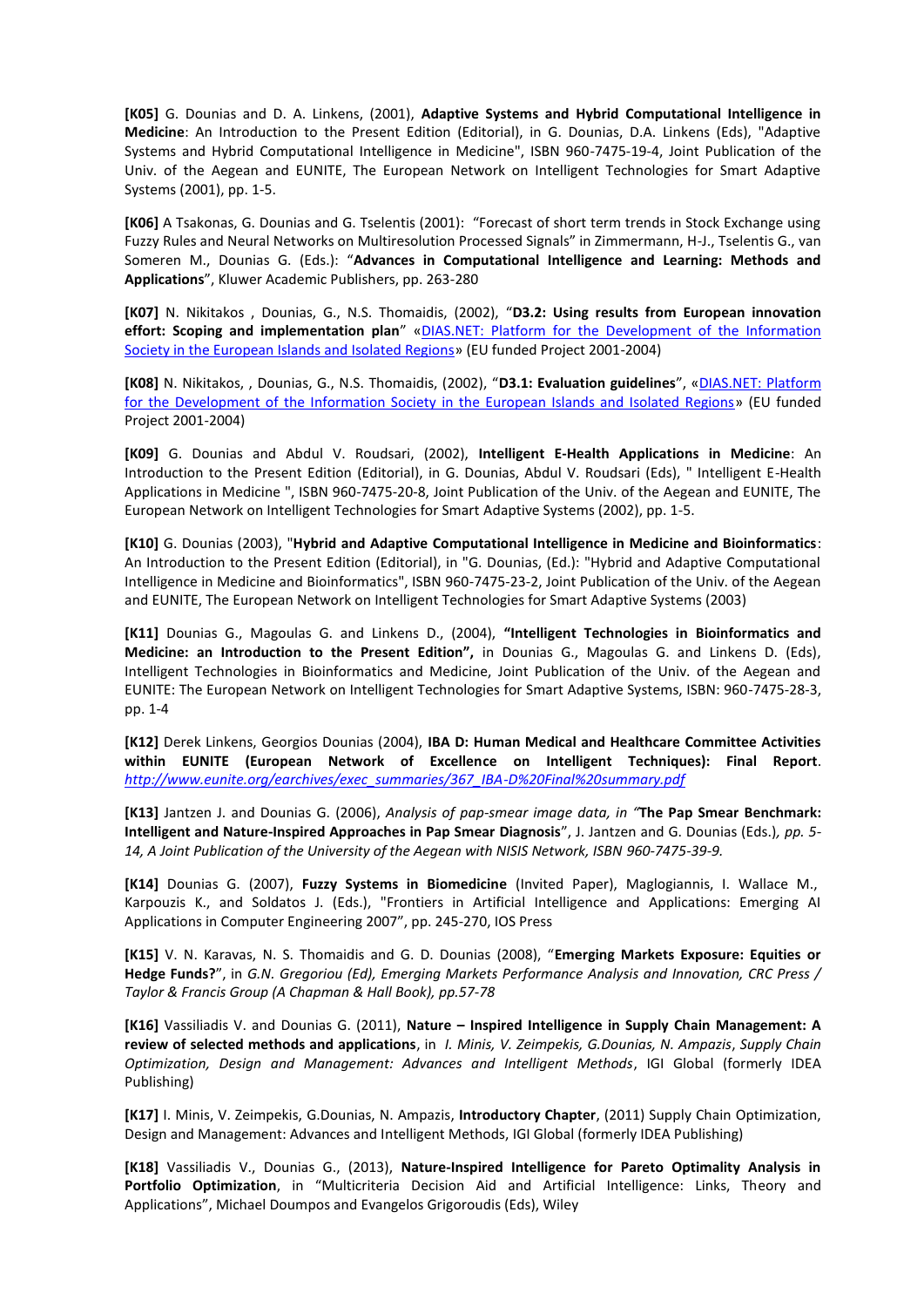**[K19]** C. Kyriklidis and G. Dounias, (2014), **Intelligent Techniques for Resource Management**, in Mehdi Khosrow-Pour (Editor-In-Chief) "Encyclopedia of Information Science and Technology, 3<sup>rd</sup> Edition", IGI-Global (former IDEA-Group), (submitted November 2013)

**[K20]** G. Dounias, (2014), **Hybrid Computational Intelligence: Methods and Applications**, in Mehdi Khosrow-Pour (Editor-In-Chief) "Encyclopedia of Information Science and Technology, 3<sup>rd</sup> Edition", IGI-Global (former IDEA-Group), (submitted November 2013)

**[K21]** Vassilios Vassiliadis and Georgios Dounias, 2014, **Algorithmic Trading based on Biologically-Inspired Algorithms**, Shu-Heng Chen and Mak Kaboudan (Eds), Forthcoming, *OUP Handbook on Computational Economics and Finance*. Oxford University Press (under final revision)

### **Conference Proceedings**

**[C01]** Dounias G., Vassilakis P. and Moustakis V. S. (1993): A Model of Fault Diagnosis Using Inductive Learning Techniques, in **IEEE-NTUA** Joint International Power Conference "Athens Power Tech '93", Vol. 2, pp. 961-965.

**[C02]** Dimoticalis J.P., Dounias G.D. and Tsourveloudis N.C. (1994): Software Implementation of a Fuzzy Knowledge-Based System for Power Plant Fault Diagnosis, in Proceedings of the 3rd International Conference "Computer Applications in Industry", Cairo, Egypt pp. 220-224 (paper no. 220-080 - organiser **IASTED** / Canada - publisher ACTA Press).

**[C03]** Tsourveloudis N.C. and Dounias G.D. (1994): A Fuzzy Knowledge Based System for Fault Diagnosis in Power Plants, in 2nd European Congress on Intelligent Techniques and Soft Computing, **EUFIT-94,** Aachen Germany, Vol. 1, pp. 395-398 (\*VERLAG UND DRUCK MAINZ GMBH, AACHEN, ISBN 3-89653-500-5).

**[C04]** Dounias G., Vassilakis P. and Psomas S. (1995): A Similarity Based Approach as an Aid to the Fault Management of Electric Power Plants in in IEEE International Power Symposium" **IEEE-SPT '95**, Stockholm, Sweden, pp. 316-320.

**[C05]** Dounias G., Havellas S. and Tselentis G. (1998): A Fuzzy Rule-Based Approach for Decision Making in Commercial Food Chains", in Proc. 6th European Congress on Intelligent Techniques & Soft Computing, Aachen, **EUFIT-98**, Germany, September 7-10, 1998, Vol.2, pp. 1062-1066 (\*VERLAG UND DRUCK MAINZ GMBH, AACHEN, ISBN 3-89653-500-5)

**[C06]** G. D. Dounias, S. Drivalou, V. S. Moustakis, E. P. Nikolakaki (1998), Medical Diagnosis of Cephalalgia Using Inductive Machine Learning, presented in 20th Anniversary Meeting of the Society for Medical Decision Making, **SMDM'98**, Hyatt Regency Cambridge, Massachusetts, USA, October 25-28 (also appeared in Medical Decision Making Journal, November-December 1998, Hanley & Belfus, USA).

**[C07]** Alexopoulos E., Dounias G.D., Vemmos K. (1999): Medical Diagnosis of Stroke Using Inductive Machine Learning, in Proceedings of **ACAI' 99**: Advanced Course on Artificial Intelligence, Chania, Greece, July 1999, (W13) Workshop on Machine Learning in Medical Applications, Organizers: G. Magoulas, A. Prentza, pp.20-23.

**[C08]** Alexopoulos E., Dounias G.D., Vemmos K., Nomikos I. (1999): Knowledge Discovery & Machine Learning for Medical Diagnosis of Stroke, in 21st Annual Meeting of the Medical Decision Making Society, **SMDM-99**, Reno, Nevada, USA, Oct.1-4 (summary also appeared in Medical Decision Making Journal, November-December 1999) (Hanley & Belfus Publishers, USA).

**[C09]** Nomikos I., Dounias G., Vemmos K. (1999): Comparison of Alternative Criteria for the Evaluation of Machine Learning in the Medical Diagnosis of Stroke, in 3rd International Data Analysis Symposium, **IDAS-99,** Aachen, Germany, 16-17 Sept. 1999, pp. 63-66, (organizer: MIT Management Intelligenter Technologien, Germany).

**[C10]** Nikos Thomaidis, Giorgios Dounias, Giorgios Tselentis (1999): Stock Exchange Market Analysis Using WINROSA and DataEngine, accepted for presentation, in 3rd International Data Analysis Symposium, **IDAS-99**, Aachen, Germany, 16-17 September 1999, pp. 67-74, (organizer: MIT Management Intelligenter Technologien, Germany).

**[C11]** N. Thomaidis, G.D.Gounias, C.D.Zopounidis (1999): -A fuzzy rule based learning method for corporate bankruptcy prediction, in Proceedings of **ACAI'99**: Advanced Course on Artificial Intelligence, Chania, Greece, July 1999, (W08) Workshop on Data mining in economics, marketing and finance, Org.: H. Jessen, pp. 47-48.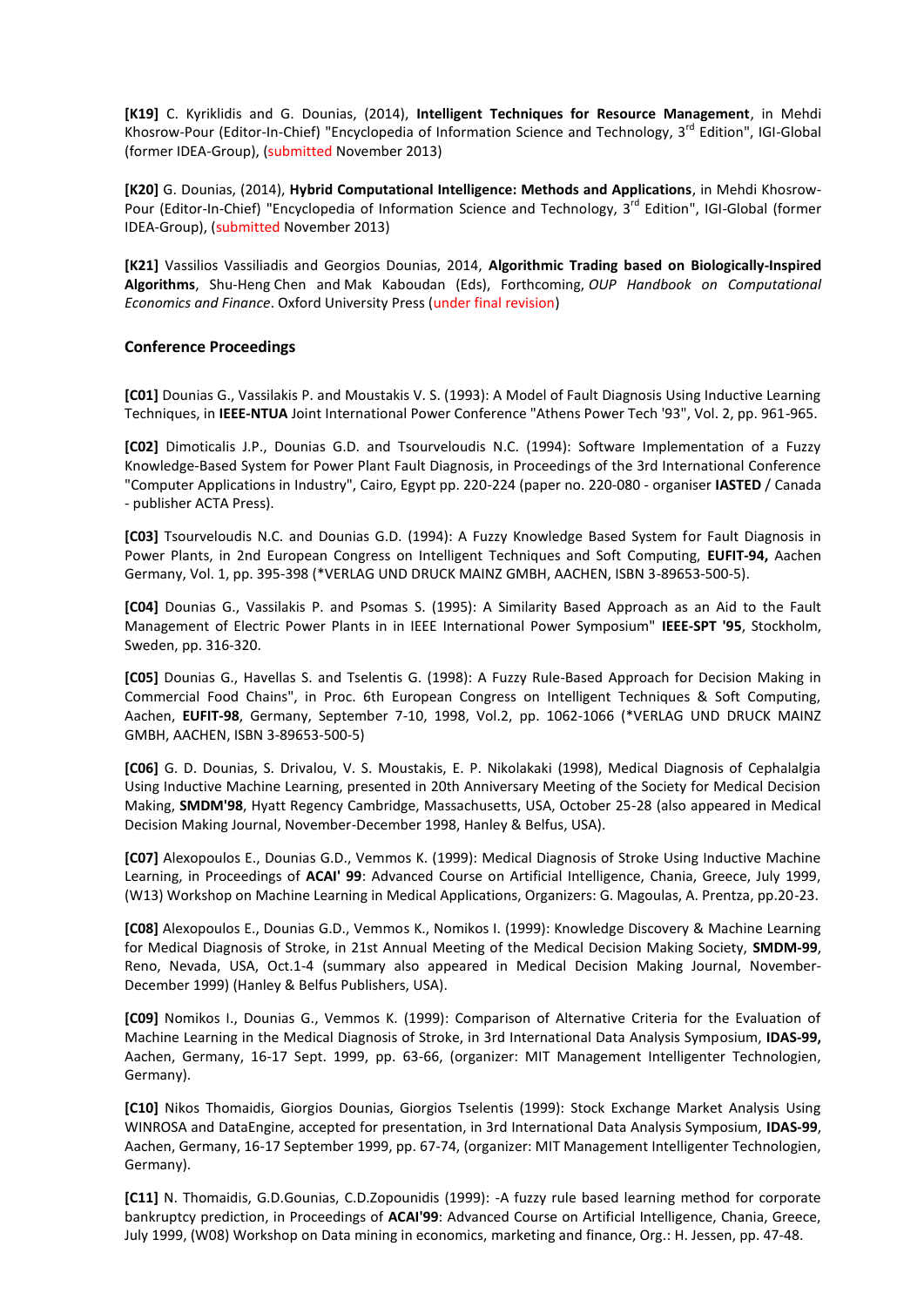**[C12]** Mavropoulos H., Dounias G. ,Potamias G. (1999): "Advanced statistical analysis of Working Accidents using data mining tools", in Proceedings of **ACAI' 99**: Advanced Course on Artificial Intelligence, Chania, Greece, July 1999, Proceedings of Student Sessions, pp. 9-10.

**[C13]** M. Spanos, G. Dounias, N. Matsatsinis, C. Zopounidis (1999): A Fuzzy Knowledge Based Decision Aiding Method for the Assessment of Financial Risks: The case of Corporate Bankruptcy Prediction, in European Symposium on Intelligent Techniques, **ESIT'99**, Chania, Greece, June 1999, 7 pages (Proc. on CD-Rom).

**[C14]** M. Michalopoulos, G. Dounias, N. Thomaidis, G. Tselentis (1999): Decision Making Using Fuzzy C-Means and Inductive Machine Learning for Managing Bank Branches Performance, in European Symposium on Intelligent Techniques, **ESIT'99**, Kolympari, Crete, Greece, June 1999, 8 pages (Proc. on CD-rom).

**[C15]** G. Panagi , G. Dounias, C. Tsobanlioti, A. Moulopoulou, G. Tselentis (1999): Discriminating multiple sclerosis from cerebrovascular disease on MR images with the aid of advanced decision analysis tools, in European Congress of Radiology, **ECR'99**, March 7-12, Vienna, Austria, p. S114 (Springer).

**[C16]** A.Tsakonas, G. Dounias and G. Tselentis (2000): "Using Fuzzy Rules in Multilayer Perceptron Neural Networks for Multiresolution Processed Signals: A Real World Application in Stock Exchange Market", in European Symposium on Computational Intelligence and Learning, **CoIL-2000**, June 21-23, Chios, Greece, pp. 154-170.

**[C17]** A.Tsakonas, G. Dounias and A. Merikas, (2000), "The role of genetic algorithms and wavelets in computational intelligence based decision support for stock exchange daily trading", in Proc. 7th Congress of **SIGEF** (SIGEF Association), Chania, Greece, pp. 195-208.

**[C18]** Α. Tsakonas and G.Dounias, (2000), "Decision making on noisy time-series data under a neuro-genetic fuzzy rule-based system approach", in Proceedings of the **7th UKFS** - UK Workshop in Fuzzy Systems, Sheffield University, UK, pp. 80-89.

**[C19]** Nomikos, G. Dounias, G. Tselentis, K. Vemmos (2000): "Conventional vs. Fuzzy Modeling of Diagnostic Attributes for Classifying Acute Stroke Cases", in **ESIT-2000**, European Symposium on Intelligent Techniques, Aachen, Germany, 14-15 Sept. 2000, pp. 192-200.

**[C20]** M. Michalopoulos, G. Dounias, D. Hatas, C. Zopounidis (2001): "An application using a combination of neural networks and fuzzy logic to automated knowledge acquisition in the credit scoring problems", in **10th IFORS** Special Conference "New Trends in Banking Management", Athens, Greece, April 1-3, 2001, Organized by the International Federation of Operational Research Societies.

**[C21]** A.Tsakonas, G. Dounias and C. Papadopoulos, (2001), "The Throughput Rate of Short Exponential Production Lines with Finite Intermediate Buffers Using Genetic Programming Approximation Techniques", in 6th Inter. Conference "Measurement and Control in Complex Systems", (**IEEE** Sponsored), MCCS-2001, Vinnitsa State Technical University, Ukraine, 2001

**[C22]** A.Tsakonas, G. Dounias, H. Axer, D. G. von .Keyserlingk, "Data Classification using Fuzzy Rule-Based Systems represented as Genetic Programming Type-Constrained Trees", in Proc. **UKCI-01**, UK Computational Intelligence Workshop, Edinburgh, UK, Sept. 2001.

**[C23]** G.Panagi, G.Dounias, A.Tsakonas, "Computational Intelligence Based Differential Diagnosis of Multiple Sclerosis and Cerebrovascular Disease", in Proc. of the **EUNITE Workshop** "Intelligent Systems in Patient Care", Vienna, Austria, 2001

**[C24]** M. Dotoli, H. Axer, G. Berks, D. Sudfeld, G. Dounias, G. Panagi, G. Tselentis, A. Prescher, G. Krombach, D.G.v. Keyserlingk, J. Jantzen (2001): "Teaching Soft Computing in Medicine: An Interdisciplinary Experiment", Joint **9th IFSA** World Congress and 20th **NAFIPS** International Conference (IEEE Publications), Vancouver, British Columbia Canada, July 25-28 2001, Vol.4, pp.1979-1984.

**[C25]** A.Tsakonas, G. Dounias, H. Axer, D.G. von Keyserlingk, "Hybrid CI for handling the problem of Aphasia Diagnosis" presented in the "Adaptive Systems and Hybrid CI in Medicine" session of **EUNITE-01**, Tenerife, Spain, Dec. 13-14, 2001, also published in G. Dounias, D.A. Linkens (Eds), "Adaptive Systems and Hybrid Computational Intelligence in Medicine", ISBN 960-7475-19-4, Joint Publication of the Univ. of the Aegean and EUNITE, The European Network on Intelligent Technologies for Smart Adaptive Systems (2001), pp. 81-89.

**[C26]** A.Tsakonas, G. Dounias, J. Jantzen, B. Bjerregaard, "A Hybrid CI Approach combining Genetic Programming and Heuristic Classification for Pap-Smear Diagnosis" presented in "Hybrid CI Methods in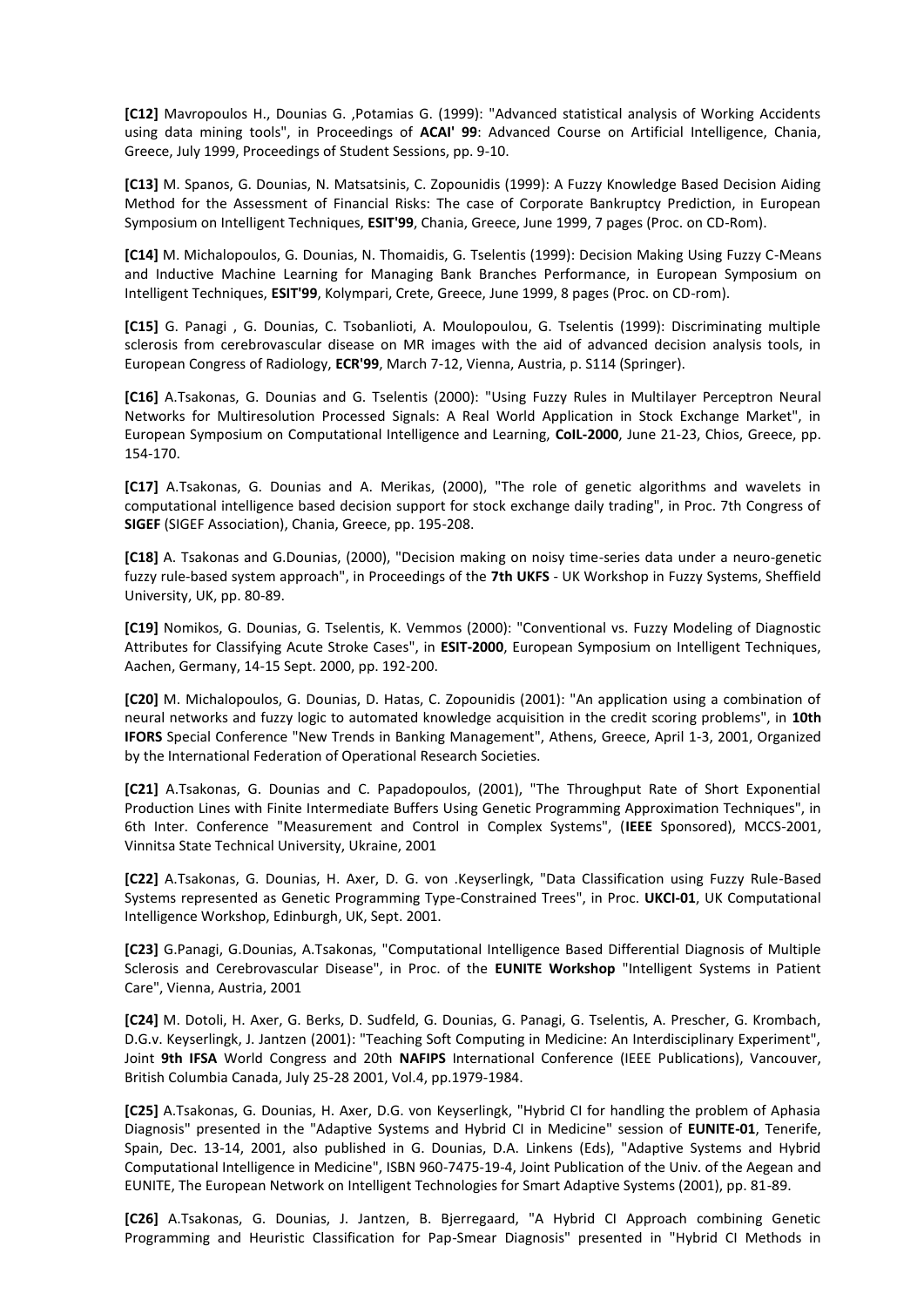Medicine" session, **EUNITE-01**, Tenerife, Spain, Dec. 13-14, 2001, also published in G. Dounias, D.A. Linkens (Eds), "Adaptive Systems and Hybrid Computational Intelligence in Medicine", ISBN 960-7475-19-4, Joint Publication of the Univ. of the Aegean and EUNITE, The European Network on Intelligent Technologies for Smart Adaptive Systems (2001), pp. 123-132.

**[C27]** Mavromatis G., Dounias G., Litinas N., (2001), Decision Support in Shipping Enterprises Using Data Mining techniques: Application on an Accident Reporting System, in Maritime Safety Conference, Chios, 2001 **MSCC-03** (Org. Dept. of Shipping Trade & Transport)

**[C28]** Panagi G., Moulopoulos L., Dounias G., Maris T., Panourgias E., Tsakonas A., Dimopoulos M., "Computational Intelligence Based Analysis of dMRI, for Detection of Spinal Bone Marrow Malignancies", in Proc. *XVII Symp. Neuroradiologicum*, Paris, France, August 18-24, 2002

**[C29]** G. Dounias, A.Tsakonas, J.Jantzen, H. Axer, B. Bjerregaard, D. G. v.Keyserlingk, "Genetic Programming for the Generation of Crisp and Fuzzy Rule Bases in Classification and Diagnosis of Medical Data", published in Proc. **NF-2002**, Neuro-Fuzzy Conference, NAISO Organizer, La Habana, Cuba, Jan. 15-18, 2002.

**[C30]** Shtovba S., Dounias G. and Kozachko O., (2002), Genetic Algorithm Based Multidimensional Technological Process Optimization, in International Conference "Automatics-2002", **ICA-02**, Donetsk, Ukraine, 16-20 Sep-2002, pp. 15-23

**[C31]** A.Tsakonas, G. Dounias, S. Shtovba, (2002), "Forecasting Football Match Outcomes with Support Vector Machines", in Proc of *Int. Conf. Computer-Based Information Technology,* **CBIT-2002**, Zhitomir, Ukraine, 9-12 Oct., 2002, also published in **Journal of Zhytomir Institute of Engineering and Technology.** #1, 2003 (In Russian). pp. 181-186

**[C32]** A.Tsakonas, G. Dounias, S. Shtovba and V. Vivdyuk, (2002), Comparing the Effectiveness of Support Vector Machines with Fuzzy, Neuro-fuzzy and Genetic Programming Approaches, in Result Prediction of Football Games, to be presented to the IEEE International Conference on Artificial Intelligence **ICAIS - 2002**, Crimea, Ukraine, 16-20 Sept., 2002.

**[C33]** A.Tsakonas, G. Dounias, S. Shtovba and V. Vivdyuk, (2002), Soft Computing-Based Result Prediction of Football Games, 1<sup>st</sup> International Conference on Inductive Modelling (ICIM 2002), Lvov, Ukraine, June 25-28, 2002, Vol.3 pp. 15-21.

**[C34]** Chrissoleon Papadopoulos, Athanasios Tsakonas, George Dounias, (2002), Combined Use of Genetic Programming and Decomposition Techniques for the Induction of Generalized Approximate Throughput Formulas in Short Exponential Production Lines with Buffers, Proc. 30th ICC&IE, The 30th international conference on Computers and Industrial Engineering, Tinos, Greece, June 29-July 2, 2002http://www.bibsonomy.org/bibtex/2677f06de804179504c5fc11e19ebe30f/brazovayeye

**[C35]** A.B. Alexopoulos, G. Dounias, N. Nikitakos, I.N. Theotokas , (2002), A Systematic Approach to Tanker Losses due to Explosion and Fire Using Data Mining Techniques, Int. Conf. **IMAM-2002**, (IMAM: International Maritime Association of Marine Engineers), Rethymnon, Crete, Greece, May 2002.

**[C36]** A. Tsakonas, G. Dounias (2002), "Hierarchical Classification Trees Using Type-Constrained Genetic Programming" in Proc. 1st *IEEE Symposium on Intelligent Systems* (IS'02), Varna, Bulgaria.

**[C37]** Tsakonas A., Dounias G., (2002) "A Scheme for the Evolution of Feedforward Neural Networks using BNF-Grammar Driven Genetic Programming " in Proc. *Annual Symposium* **EUNITE-02** *- European Network on Intelligent Technologies for Smart Adaptive Systems*, Algarve, Portugal, Verlag-Meinz Publications

**[C38]** Thomaidis N., Tsakonas A. and Dounias G., (2003), "Grammar-Guided Genetic Programming Based Generation of Artificial Neural Networks for the Detection of Intron/Exon Boundaries in Nucleotic Sequences", in Proc. **EUNITE-03 Workshop**: Intelligent Technologies for Gene Expression Based Individualized Medicine, Jena, Germany, May 9, 2003, (Proc. on CD Rom)

[C39] Zalimidis P. and Dounias G., (2003), "Real-World Applications of Intelligent e-health", 9<sup>th</sup> PLC Conference, Athens (**PLC-03)**, Greece, January 2003, Proc. Published by Telelogos.

**[C40]** Tsakonas A. and Dounias G., (2003), "Decision Making in the Medical Domain: Comparing the Effectiveness of GP-Generated Fuzzy Intelligent Structures", in Proceedings of the Annual Symposium **EUNITE-03**, Oulu, Finland, July 10-12, 2003, Verlag-Mainz Pub. (Proc. on CD Rom).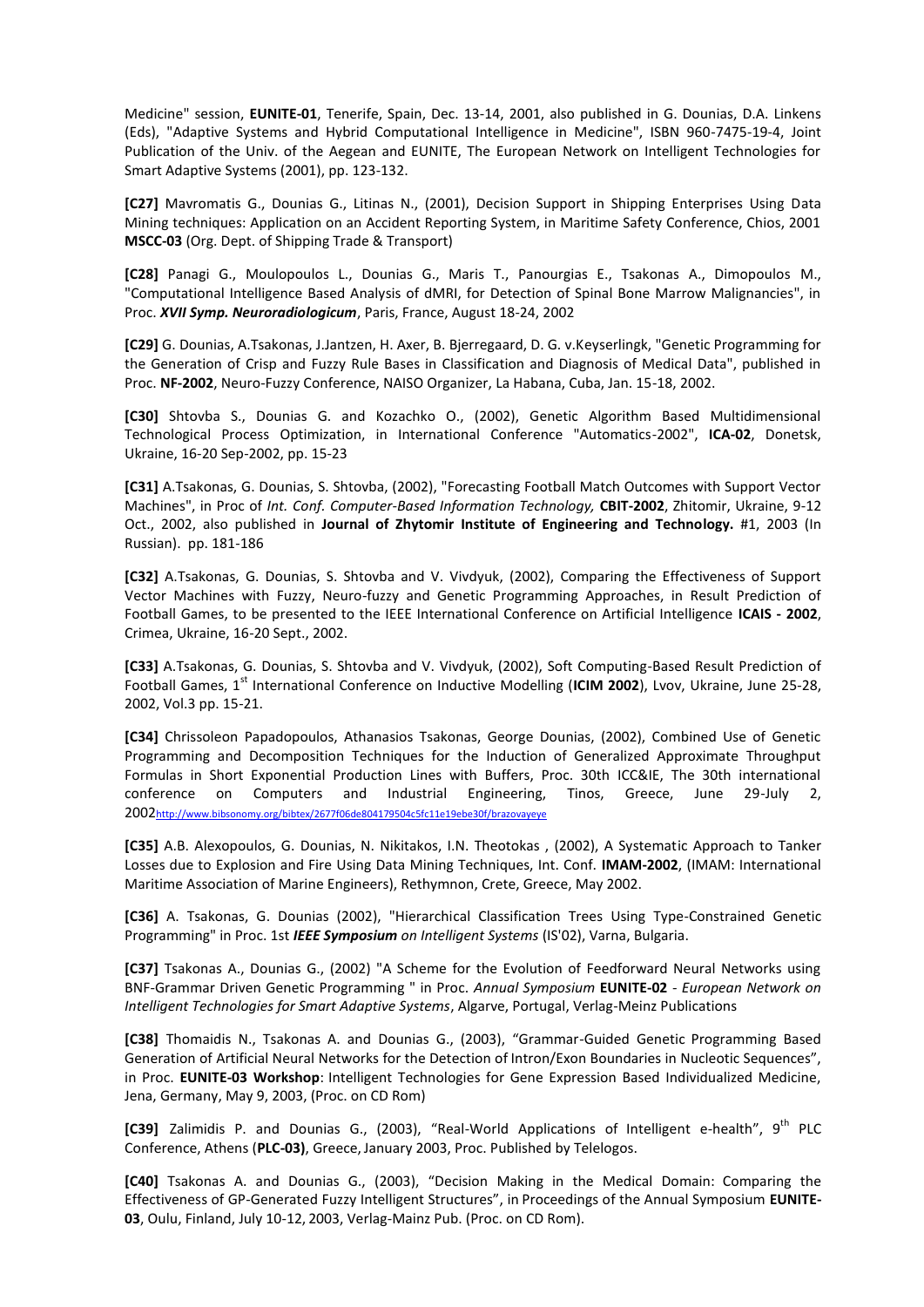**[C41]** Tsakonas A., Nikolaidis E. and Dounias G., (2003), "Application of Fundamental Analysis and Computational Intelligence in Dry Cargo Freight Market", in Proceedings of the Annual Symposium **EUNITE-03**, Oulu, Finland, July 10-12, 2003, Verlag-Mainz Public, (Proc. CD Rom)

**[C42]** Thomaidis N.S., Dounias G., Zalimidis P., (2003) "Measuring the Penetration of Intelligent Technologies in Medical Business", in Proceedings of 3rd European Symposium on Intelligent Technologies and their implementation on Smart Adaptive Systems (**EUNITE-03**), Oulu, Finland July 10-12, 2003, Verlag-Mainz Publications (Proc. on CD Rom)

**[C43]** A.B. Alexopoulos and G. Dounias, (2003), An assessment of vessel-source oil pollution incidents in the Mediterranean Sea using inductive machine learning methodologies, Maritime Safety Conference, Chios, 2003 **MSCC-03** (Organiser: Dept. of Shipping Trade & Transport), also published in **AWP Journal**, 1(1), December 2003, http://www.stt.aegean.gr/AWPToC1.asp

**[C44]** Dounias G., (2003), Hybrid Computational Intelligence in Medicine, in Proc. Int. Workshop Intelligent and Adaptive Systems in Medicine, **IASM-03**, 31 March – 1 April 2003, Prague, Czech Republic (invited contribution and talk - Proc. on CD Rom).

**[C45]** Thomaidis N.S., Zalimidis P., Dounias G. (2003), "Intelligent Tools and Techniques for Supporting Tourism Services and Applications", in Proceedings of the 1st Int. Conf. on Sustainable Touristic Development and Environment, **STDE-2003**, Chios, Greece October-2003, Organizer: Int. Program of Graduate Studies in Tourism, Planning, Management & Policy, Univ. of the Aegean, Greece (Proc. on CD Rom).

**[C46]** Shtovba S., Kozachko O. M., and Dounias G., (2004), A fast genetic algorithm for optimizing the checking – retrofit procedures in multidimensional technological processes, Proc. of A.I. Conference "Intellectualization of Information Processing", **AICIIP-04**, Crimea (Aloushta), Ukraine, 14-19 June 2004, University of Donetsk Publications. Also published in **Artificial Intelligence Journal of the National Academy of Sciences of Ukraine** Νο.2, 2004 (Ukrainian Journal, In Russian). pp. 225-230.

**[C47]** Shtovba S., Pankevich O., and Dounias G., (2004), Tuning the fuzzy classification models with various learning criteria: the case of credit data classification, in International Conference on Fuzzy Sets and Soft Computing in Economics and Finance, **FSSCEF-04**, June 17-20, 2004, St. Petersburg, Russia, Publisher: Monomax Meeting and Incentive Services, pp. 103-110.

**[C48]** Thomaidis N. and Dounias G., (2004), "Behavioural Finance: A New Challenge to Computational Intelligence", Proceedings of the Annual Symposium **EUNITE-04**, Aachen, Germany, June 10-12, 2004, Verlag-Mainz Publications (Proc. on CD Rom).

**[C49]** Thomaidis N., Dounias G., Vasilakis E., (2004), National and International Political and Economical Factors that Determine the Course of Athens Stock Exchange, in Proc. 1st International Conference of Applied Financial Economics, (**AFE-2004**), Samos, May 2004.

**[C50]** Tsakonas A. and Dounias G., (2004), Evolutionary Neural Logic Networks in Two Medical Decision Tasks, Proceedings of the Annual Symposium **EUNITE-04**, Aachen, Germany, June 10-12, 2004, Verlag-Mainz Publications (Proc. on CD Rom).

**[C51]** Tsakonas A. and Dounias G. (2004), Automated Expert Knowledge Base Generation Using Genetic Programming, **SETN-04**: 3rd Hellenic Conference on Artificial Intelligence, Samos, Greece, Companion Volume Proceedings, G.A. Vouros and T. Panagiotopoulos (Eds.), ISBN: 960-431-910-8, pp. 109-118.

**[C52]** A.Tsakonas, G.Dounias (2004), "Grammar-Guided Genetic Programming For Fuzzy Rule-Based Classification in Credit Management", in Proc. *XI SIGEF-04 Congress: Techniques and Methodologies for the Information and Knowledge Economy*, Reggio Calabria & Messina, Italy.

**[C53]** Kaymak U., Dounias G., Thomaidis N.S. (2005), "Financial and managerial benchmark problems to be handled by nature inspired inteligent methodologies", in Proceedings of the 1st European Symposium on Nature-Inspired Smart Information Systems (**NISIS-2005**), Albufeira, Portugal.

**[C54]** Thomaidis N.S., Dounias G., N Kondakis (2005), "Financial statistical modeling with a new natureinspired technique", in Proceedings of the 1st European Symposium on Nature-Inspired Smart Information Systems (**NISIS-2005**), Albufeira, Portugal.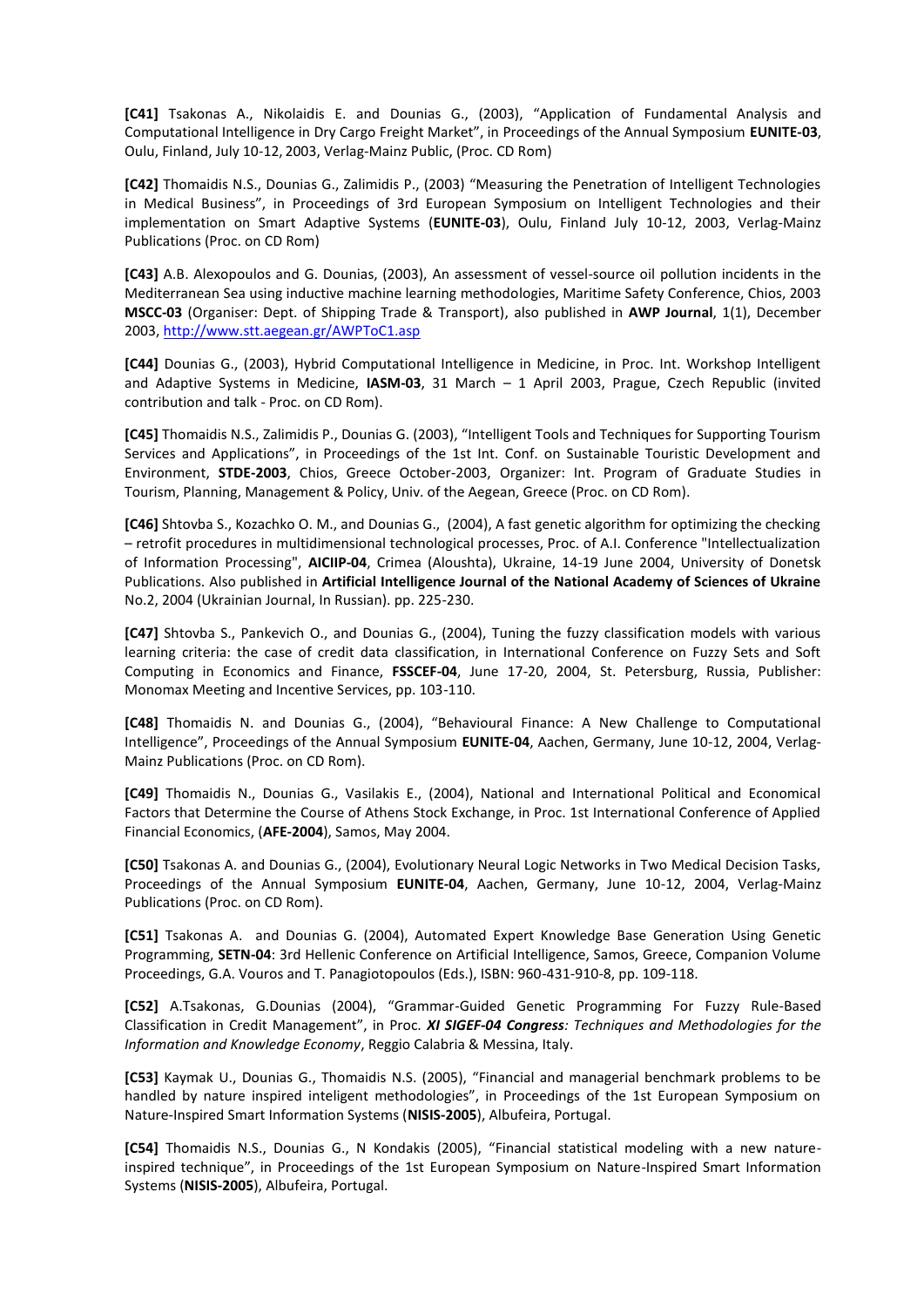**[C55]** A.Tsakonas, G. Dounias, "An Architecture-Altering and Training Methodology for Neural Logic Networks: Application in the Banking Sector", in Proc. *1st Int'l Conf. on Artificial Neural Networks and Intelligent Information Processing*, **ANNIIP-2005**, Barcelona, Spain, 2005

**[C56]** Thomaidis N.S., N Kondakis, Dounias G. (2005), "The cross-dynamics of international financial markets: a suitable domain for applying nature inspired intelligent techniques", in Proceedings of the 1st European Symposium on Nature- Inspired Smart Information Systems (**NISIS - 2005**), Albufeira, Portugal.

**[C57]** Marinakis Y. and Dounias G., (2006) "Nature Inspired Intelligent Techniques for Pap Smear Diagnosis: Ant Colony Optimization for Cell Classification", The Pap Smear Benchmark, Intelligent and Nature Inspired Approaches in Pap Smear Diagnosis, Special Session Proceedings of the **NISIS - 2006** Symposium, 35 - 45, November 29 - December 1, 2006, Puerto de la Cruz, Tenerife, Spain.

**[C58]** Marinakis Y. and Dounias G. (2006), "Pap Smear Diagnosis Using a Hybrid Intelligent Scheme Focusing on Genetic Algorithm Based Feature Selection and Nearest Neighbor Classification", The Pap Smear Benchmark, Intelligent and Nature Inspired Approaches in Pap Smear Diagnosis, Special Session Proceedings of the **NISIS - 2006** Symposium, 15-24, November 29 - December 1 2006, Puerto de la Cruz, Tenerife, Spain.

**[C59]** Angelis V., Sakellarides O., Dounias G., Koufodontis I., (2006), Low Cost Broadband Connections : A Key Factor for SME Virtual Organisations, 46<sup>th</sup> Congress of the European Regional Science Association, **ERSA-2006**, Aug.30 - Sept.03, Volos, Greece, pp. 277-300

**[C60]** Marinakis Y. and Dounias G. (2006), "Nearest Neighbor Based Pap Smear Cell Classification Using Tabu Search for Feature Selection", The Pap Smear Benchmark, Intelligent and Nature Inspired Approaches in Pap Smear Diagnosis, Special Session Proceedings of the **NISIS - 2006** Symposium, 25-34, November 29 - December 1 2006, Puerto de la Cruz, Tenerife, Spain.

**[C61]** Jan Jantzen and George Dounias, (2006), Analysis of Pap-Smear Data, **NISIS 2006**, Puerto de la Cruz, Tenerife, Spain, 29 Nov. – 1 Dec 2006

**[C62]** Tsakonas A., Dounias G., Nikitakos N. (2006), Active Sonar Target Identification Using Evolutionary Neural Logic Networks, in NeSy-06: 2<sup>nd</sup> Int. Workshop on Neural-Symbolic Learning and Reasoning, organised at **ECAI-06**: European Conference on Artificial Intelligence, Riva del Garda Italy, Aug. 29

**[C63]** Papadopoulos E., Dounias G. (2006), Real Options Methodology for IT Project Evaluation, Proc. 3rd International Conference on Applied Financial Economics **AFE-06**, Samos, Greece, June-2006.

**[C64]** Tsakonas A., Ampazis N., Dounias G. (2006), Towards a Comprehensible and Accurate Credit Management Model: Application of Four Computational Intelligence Methodologies, **IEEE** supported Int. Conference on Evolving Fuzzy-Systems **EFS-06**, Lake District, UK, September-06, pp.295-299.

**[C65]** Marinakis Y., Marinaki M., Dounias G. and Zopounidis C. (2007), "Metaheuristic Algorithms in Medicine, The Pap-Smear Cell Classification Problem", Book of Abstracts of the **ECO-Q** Management and Quality in Health Care, 30-31 March 2007, Chania, Greece (presentation).

**[C66]** Y. Marinakis, M. Marinaki and G. Dounias, (2007) "Honey Bees Optimization Algorithm for the Vehicle Routing Problem presented in **NICSO-2007**, Italy, also appeared (2008) in **Studies in Computational Intelligence, Springer** Series on Nature Inspired Cooperative Strategies for Optimization, pp. 139-148

**[C67]** Ampazis N., Iakovaki H., Dounias G. (2007), Author Identification of E-mail Messages with OLMAM Trained Feedforward Neural Networks in Proc. ICTAI-2007: **19th IEEE-ICTAI** Conf. on Tools with Artificial Intelligence, Patras, Greece, Oct. 29-31, 413-417.

**[C68]** Vassiliadis V., Dounias G. (2007), Applications of Nature-Inspired Intelligence in Finance, in Proc. **4 th IFIP** Conf. Artificial Intelligence Applications and Innovations AIAI-07, Athens, Greece, September 20-21, IFIP Int Federation for Information Processing 247, pp. 187-194.

**[C69]** Vassiliadis V., Thomaidis N., Marinakis Y., Michalopoulos M., Dounias G. (2007), "Investigating Interrelations of Major International Stock Markets with the Use of Econometric and Intelligent Approaches", **SIGEF 2007**, XIV Congress of International Association for Fuzzy-Set Management and Economy, 1-3 November 2007, Poiana, Brasov, Romania.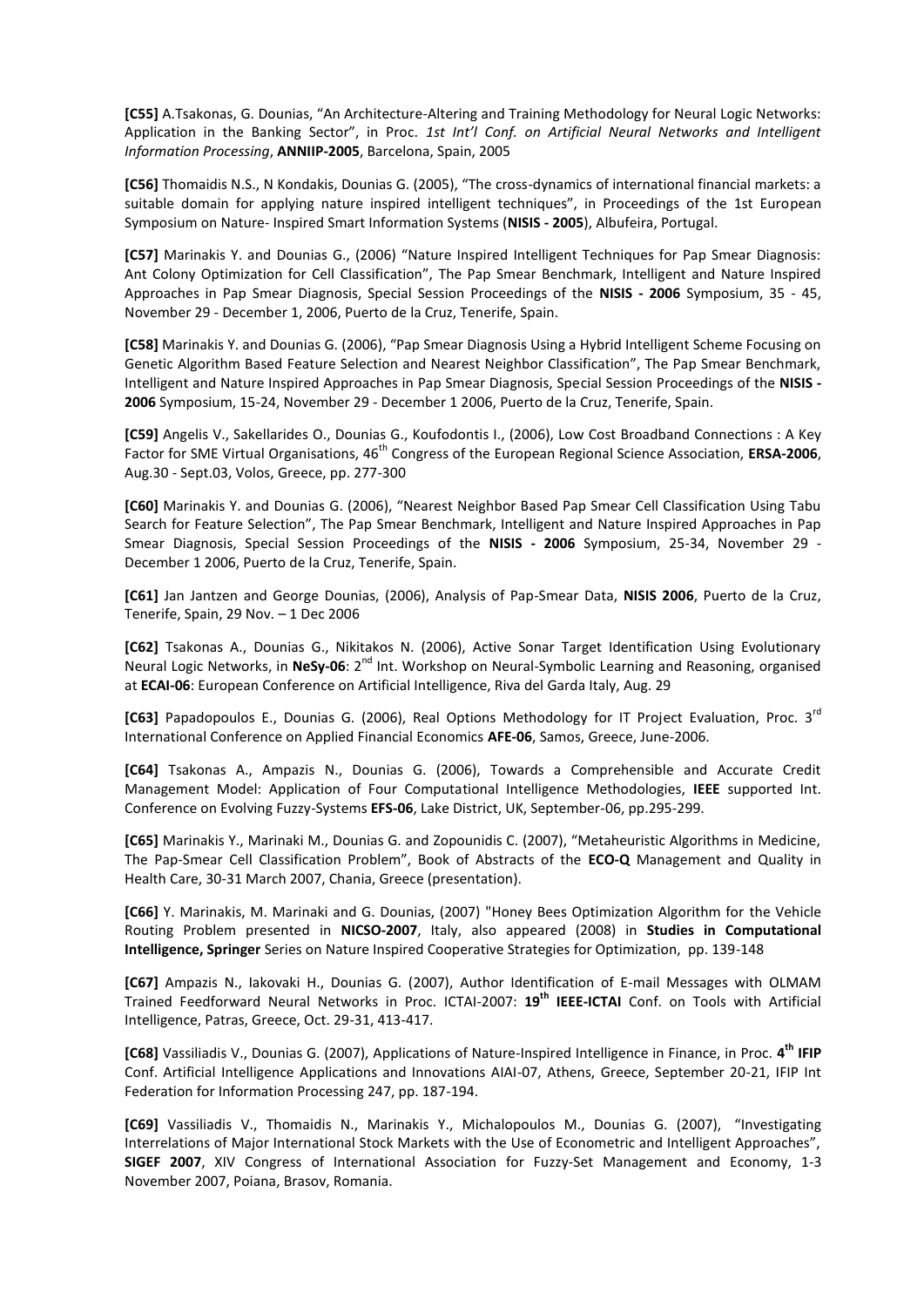**[C70]** N.S. Thomaidis, I. Marinakis, M. Marinakis, G. Dounias (2007), "Optimisation of Complex Financial Models Using Nature-Inspired Techniques", in Proceedings of the 2nd European Symposium on Nature-Inspired Smart Information Systems (**NISIS 2007**), St. Julians, Malta.

**[C71]** Tsakonas A., Dounias G., (2008), Application of genetic programming in software engineering empirical data modelling, in Proc. **ICSOFT-2008**, 3rd International Conference on Software and Data Technologies, 5-8 July, Porto, Portugal, pp.295-300, (INSTICC – Inst. for Syst. & Tec. of Inf., Contr.&Com..)http://www.informatik.unitrier.de/~ley/db/conf/icsoft/icsoft2008-1.html#TsakonasD08

**[C72]** Tsakonas A. and Dounias G., (2008), Evaluation of Human Estimators for Software Projects by Means of Genetic Programming, Proc. 4<sup>th</sup> SCPM & 1<sup>st</sup> IPMA MedNet Conference, Project Management Advances, Training and Certification in the Mediterranean, Chios Island, Greece, 29-31 May 2008, http://2008.pmgreece.gr

**[C73]** Tsakonas A, Dounias G., (2009), Deriving Models for Software Project Effort Estimation by Means of Genetic Programming, **KDIR 2009**: Proc. of the Int. Conf. on Knowledge Discovery & Inf. Retrieval, Funchal - Madeira, Portugal, Oct. 6-8, 2009, pp. 34-42, http://www.informatik.unitrier.de/~ley/db/conf/ic3k/kdir2009.html#TsakonasD09

**[C74]** Thomaidis, N., Dounias, G. 2010, Special Session: Computational Techniques In Financial Decision Making, University of the Aegean, Department of Financial and Management Engineering, 7th **AFE-2010**, *International Conference in Applied Financial Economics*, Samos, Greece, http://www.ineag.gr/AFE/index.php

**[C75]** Vassiliadis V., Dounias G., (2010) A comparative study of a nature-inspired intelligent metaheuristic algorithm in an active portfolio management framework with risk constraint, Applied Financial Economics Conference, **AFE-10**, Samos, Greece, July 2010

**[C76]** Giorgos Giannakouris, Vassilios Vassiliadis, Georgios Dounias: Experimental Study on a Hybrid Nature-Inspired Algorithm for Financial Portfolio Optimization. **SETN 2010**: pp.101-111

**[C77]** Vassiliadis V., Bafa V. and Dounias G., 2011, On the performance of a hybrid genetic algorithm: Application on the Portfolio Management Problem. In Proceedings of the  $8<sup>th</sup>$  International Conference on Advances in Applied Financial Economics (**AFE-11**), pp.70-78

**[C78]** Vassilios Vassiliadis, Nikos S. Thomaidis, Georgios Dounias: On the Performance and Convergence Properties of Hybrid Intelligent Schemes: Application on Portfolio Optimization Domain. **EVOFIN-2011,** Evo-Applications (2) 2011: 131-140

[C79] M. Gaila, V. Vassiliadis, N. Kondakis, G. Dounias,' Genetic Programming-based trading system: An application on the NASDAQ 100 stock index **IMAEF-2012**, 4th international *Ioannina* Meeting on Applied Economics and Finance, June 21-22, *2012, Ioannina, Greece*

**[C80]** V.Vassiliadis, G. Dounias, Dynamic Trading Systems based on Nature Inspired Intelligence and Statistical Techniques, **PPSN 2012**, 12th International Conference on Parallel Problem Solving From Nature - September 1-5, 2012 Taormina, Italy

**[C81]** G.Dounias, A. Tsakonas, D.Charalambakis, E.Vasilakis, Business Plan Evaluation Using Ensembles of Evolutionary Classifiers, **PPSN 2012**, 12th International Conference on Parallel Problem Solving From Nature - September 1-5, 2012 Taormina, Italy

**[C82]** Koufopantelis L., Vassiliadis V., Kondakis N., Dounias G., An Automated Trading System Based on Principles from Artificial Intelligence, 9<sup>th</sup> International Conference on Applied Financial Economics, AFE-12, Samos Island, Greece, June 28-30, 2012

**[C83]** Vassilios Vassiliadis, Georgios Dounias, Tzanetos Alexandros, 2012, Parameter Tuning of Hybrid Nature-Inspired Intelligent Metaheuristics for Solving Financial Portfolio Optimization Problems, 7th Hellenic Conf. on Artificial Intelligence, May 28-31, 2012, Lamia, Greece, **SETN 2012**: 198-205

**[C84]** G. Dounias, A. Tsakonas, D. Charalampakis and E. Vasilakis, (2013) Effective Business Plan Evaluation Using An Evolutionary Ensemble**, ICSOFT-DATA 2013** (2nd International Conference on Data Management Technologies and Applications - DATA 2013), INSTICC Conference Series, Rejkyavik, Iceland, 29-31 July 2013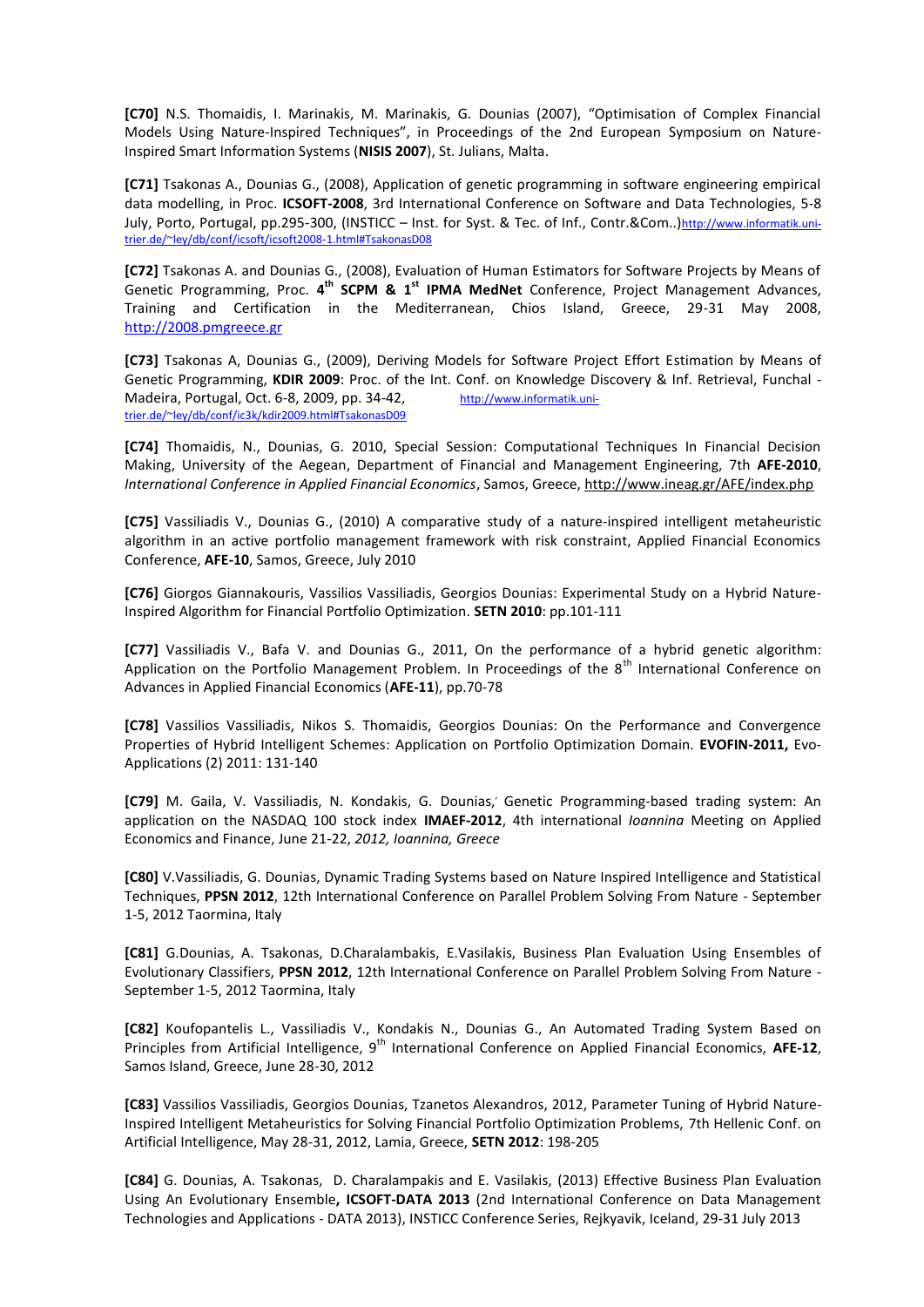**[C85]** Thomaidis N.S., Salagaras C., Vassiliadis V., Koutras V., Platis A.N., Dounias G., (2013), Evolutionary Algorithms for Solving Resource Availability Optimization Problems related to Client Service of Different Priority Classes, **HELORS**, 2nd International Symposium and 24th National Conference on Operational Research, Athens, Greece

**[C86]** M.P.Zorzou, A. Kosti, M. Stoupaki, A. Kallergi, S. Skoulikidi, E.Papadopoulou, A. Pitsikouli, M. Psallas, P.Pramangioulis, G.Dounias, (2013), Fluoroquinolones and QT prolongation in the clinical setting: study of their impact in the heavily predisposed hospitalized population **ECCMID-2014**, 24<sup>th</sup> European Congress of Clinical Microbiology, Barcelona, Spain, 10-13 May, 2014, (submitted, December 2013).

**[C87]** C. Kyriklidis and G. Dounias, 2014, Application of Evolutionary Algorithms in Project Management, in **SETN-2014**: 8th Hellenic Conference on Artificial Intelligence, Ioannina (submitted, January 2014)

**[C88]** Vassilios Vassiliadis, George Dounias, 2014, Nature-Inspired Intelligent techniques for automated trading: A distributional analysis, in **SETN-2014**: 8th Hellenic Conference on Artificial Intelligence, Ioannina (submitted, January 2014)

**[C89]** Eleftheriadou T., Ampazis N., Androvitsaneas V.P., Gonos I.F., Dounias G. Stathopulos I.A., 2014, Ground Resistance Estimation Using Feed-forward Neural Networks, Linear Regression and Feature Selection Models, in SETN-2014: 8th Hellenic Conference on Artificial Intelligence, Ioannina (submitted, January 2014)

#### **Other Publications**

**[Τ1]** Dounias, G., C. Zopounidis, 2009, Editorial Int. Journal of Engineering and Management, Vol.1 No2, pp.103-104, Summer 2009

**[Τ2]** G. Dounias C. Zopounidis, 2010, Editorial, Int. Journal of Engineering and Management, Vol.2 No1, Winter 2010

**[Τ3]** Dounias, G., Zopounidis C., 2010, Editorial Int. Journal of Engineering and Management, Vol.2 No2, Summer 2010

**[Τ4]** Dounias G., Zopounidis C., 2011, Editorial, Int. Journal of Engineering and Management, Vol.3 No1, Winter 2011

**[Τ5]** Dounias, G., Zopounidis C., 2011, Editorial Int. Journal of Engineering and Management, Vol.3 No2, Summer 2011

**[Τ6]** Dounias G., Zopounidis C., 2012, Editorial, Int. Journal of Engineering and Management, Vol. 4 No 1, Summer 2012

**[Τ7]** Dounias G., Zopounidis C. (2013), Editorial, Int. Journal of Engineering and Management, Vol. 5 No 1, Summer 2013

#### **Oral Presentations in Conferences**

**[D01]** A.B. Alexopoulos, G.Dounias, E. Kalivas and M. Lekakou, (2001), A Detailed Analysis of Passenger and Ro-Ro Ships' Accidents in Greek Seas Using a Data-Mining Tool, **MSCC-01**, Maritime-Safety Conference – Chios 2001 (Organiser: Dept. of Shipping Trade & Transport)

**[D02]** A.Tsakonas, H. Kitrinou and G. Dounias, (2001), "Embedding Genetic Approximation Techniques into Short-stage Multichannel Queueing Models, Applying to Seaports", in Proc. **SQM-5**, University of the Aegean, Chios, Greece, 2001

**[D03]** Tsakonas Α. and Dounias G., (2002), Hybrid Computational Intelligence Schemes in Complex Domains: An Extended Review, SETN'02, Thessaloniki, Greece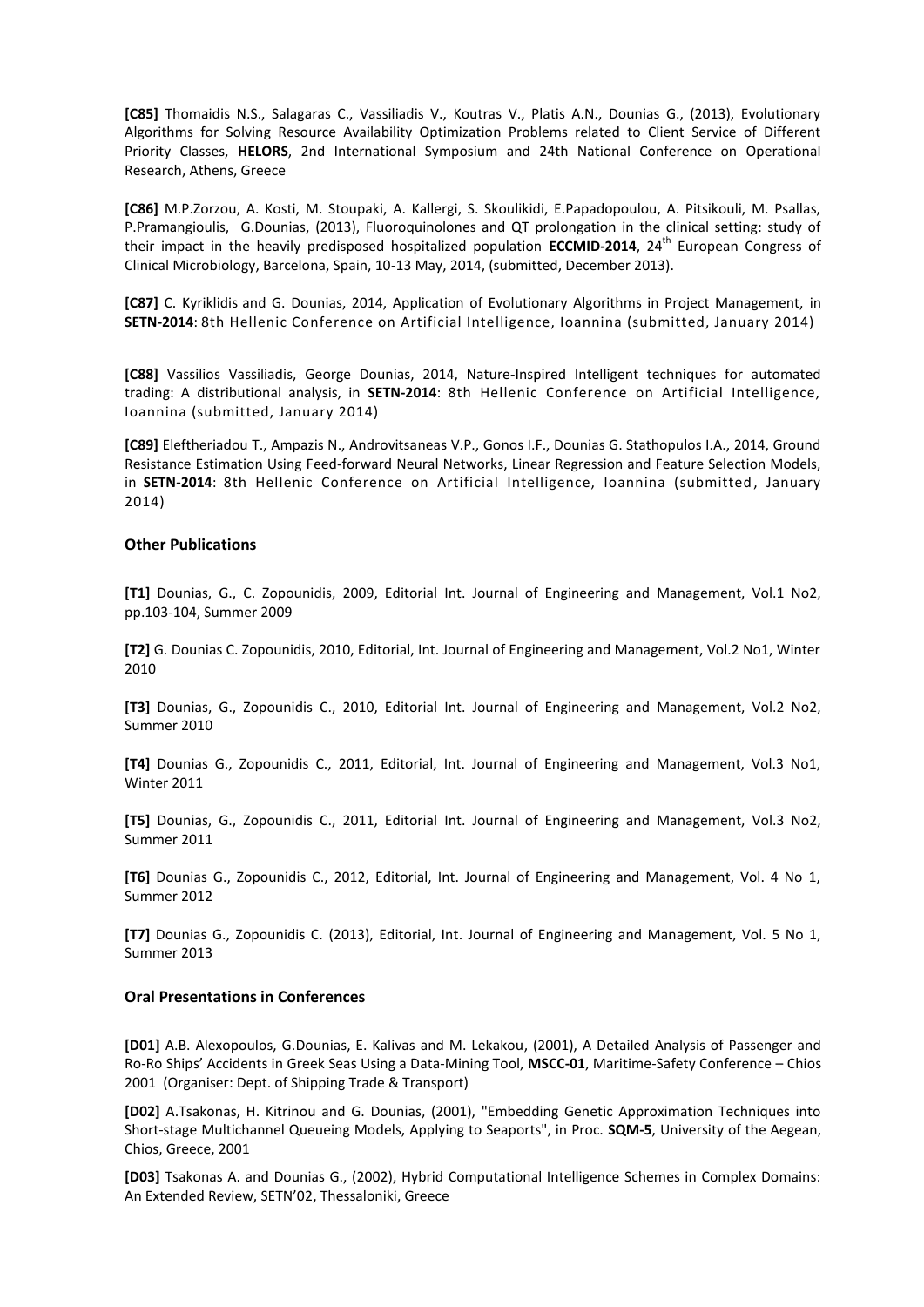**[D04] A**mpazis N., Dounias G. and Jantzen J., (2004), "Efficient Second Order Neural Network Training Algorithms for the Construction of a Pap-Smear Classifier", **SETN'04,** Samos, Greece

**[D05]** Thomaidis N.S., Kondakis N. and Dounias G. (2006), "An Ιntelligent Statistical Arbitrage Trading System", **SETN'06** Heraklion, Crete

**[D06]** Tzastoudis V., Thomaidis N.S. and Dounias G. (2006), ""Improving Neural Network Based Option Price Forecasting", **SETN'06,** Heraklion, Crete

**[D07]** Efthymios A. Papadopoulos and Georgios Dounias, (2006), Real Option Methodology for the Evaluation of IT projects, **MIBES-2006**, Management of International Business & Economic Systems, 4-5 Nov. 2006, Larissa, TEI of Larissa Conference Center

**[D08]** Yannis Marinakis, Magdalene Marinaki and Georgios Dounias, (2007), Honey Bees Mating Optimization Algorithm for the Vehicle Routing Problem, **NICSO 2007,** International Workshop on Nature Inspired Cooperative Strategies for Optimization, Acireale, Sicily (Italy), Nov. 8-10, 2007 http://www.dmi.unict.it/nicso2007/program.html

**[D09]** Y. Marinakis, M. Marinaki and G. Dounias, (2008) "Honey Bees Optimization Algorithm for the Vehicle Routing Problem presented in NICSO-2007, Italy

**[D10]** A. Tsakonas, G. Dounias (2008), "Predicting Defects in Software Using Grammar-Guided Genetic Programming", in SETN'08, Syros, Greece

**[D11]** S. Lalas, N. Ampazis, A. Tsakonas, G. Dounias and K. Vemmos (2008), Modeling Stroke Diagnosis with the Use of Intelligent Techniques, SETN'08, Syros, Greece

**[D12]** Thomaidis N., Dounias G., 2009, A hybrid neural network-based trading system, , presented in HAIS'09, Spain

**[D13]** Vassiliadis V. Thomaidis N., Dounias G., 2009, Active Portfolio Management under a Downside Risk Framework: Comparison of a Hybrid Nature - Inspired Scheme, presented in HAIS'09, Spain

**[D14]** Giannakouris G., Vassiliadis V., Dounias G., 2010, «Experimental Study on a Hybrid Nature-Inspired Algorithm for financial portfolio optimization", accepted to be presented in SETN'10, Athens, Greece

### **Editorships Special Issues/Sessions**

- N.Thomaidis, G.Dounias, Special Session on Computational Economics, AFE-2010, Samos, Greece (July 2010)
- N. Thomaidis, V. Vassiliadis, G. Dounias (2009), «Hybrid Artificial Intelligence in Financial Engineering», special session, 4th International Conference on Hybrid Artificial Intelligence Systems 2009 (HAIS09), June 10-12, Salamanca, Spain
- Magoulas G.D., and Dounias G., Computational Intelligence in Medicine and Biology, special issue of the journal Applied Intelligence: The International Journal of Artificial Intelligence, Neural Networks, and Complex Problem-Solving Technologies, vol. 27(3), December, **2007** pp. 189-192.
- Magoulas G.D., and Dounias G., Intelligent Technologies in Bioinformatics and Medicine, special issue of the journal Computers in Biology and Medicine, vol. 36(10), October **2006**, pp. 1045-1184
- Magoulas G.D., Dounias G. Linkens D.A., Intelligent Tools for Problem Solving in Bioinformatics and Medicine, special issue of the International Journal of Artificial Intelligence Tools, vol. 15(3), June **2006**, pp. 331-432.
- $\bullet$ Jantzen J. and Dounias G. (**2006**), The Pap Smear Benchmark: Intelligent and Nature-Inspired Approaches in Pap Smear Diagnosis, J. Jantzen and G. Dounias (Eds.)*, pp. 5-14, A Joint Publication of the University of the Aegean with NISIS Network, ISBN 960-7475-39-9*
- Dounias G., Magoulas G. and Linkens D., Intelligent Technologies in Bioinformatics and Medicine (Workshop Proceedings) Published by the Univ. of the Aegean and the European Network on Intelligent Technologies (EUNITE) for Smart Adaptive Systems, **2004** (ISBN: 960-7475-28-3).
- G. Dounias, (Ed.), "Hybrid and Adaptive Computational Intelligence in Medicine and Bioinformatics", ISBN 960-7475-23-2, Joint Publication of the Univ. of the Aegean and EUNITE, The European Network on Intelligent Technologies for Smart Adaptive Systems (**2003**)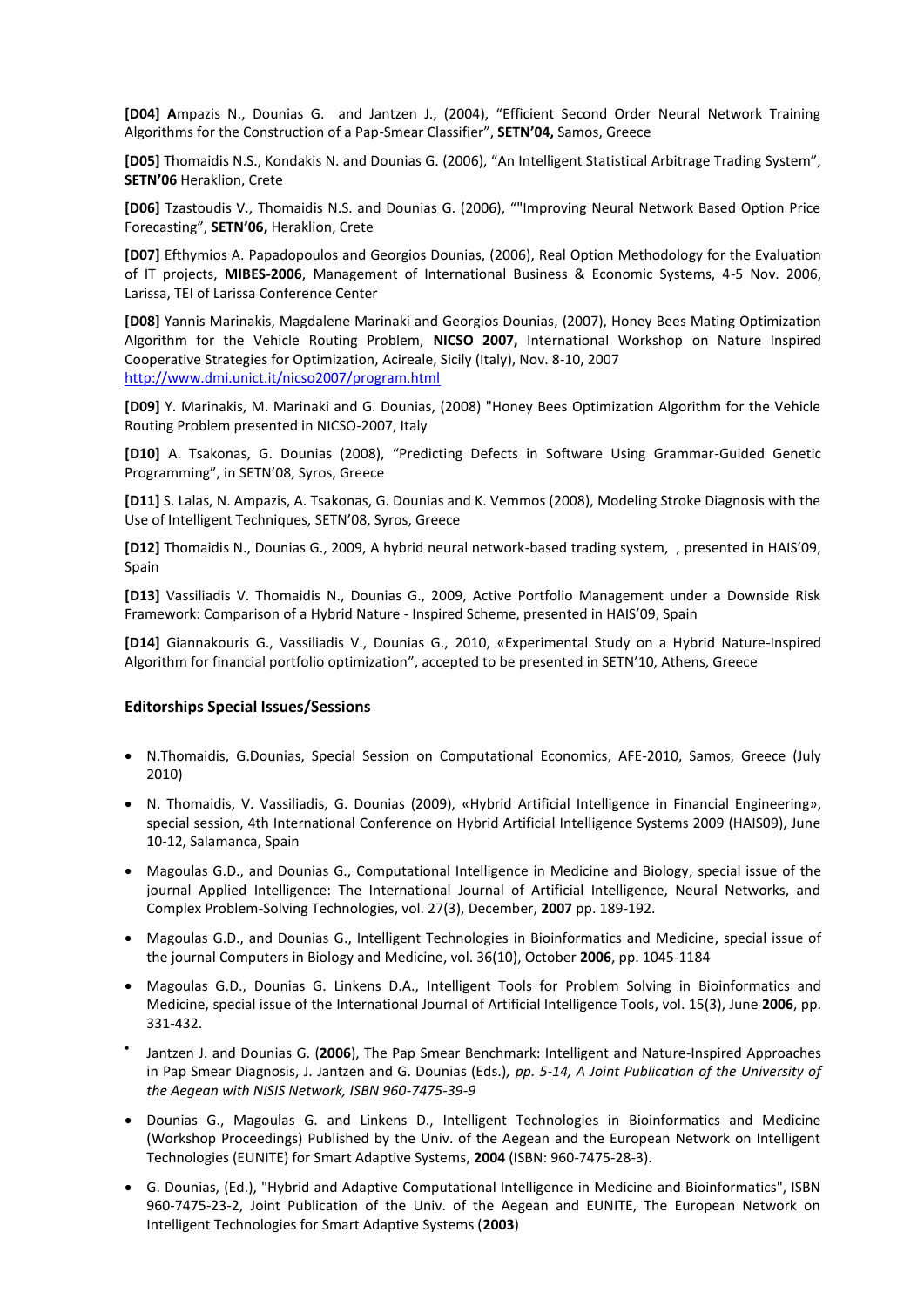- G. Dounias, Abdul V. Roudsari (Eds), " Intelligent E-Health Applications in Medicine ", ISBN 960-7475-20-8, Joint Publication of the Univ. of the Aegean and EUNITE, The European Network on Intelligent Technologies for Smart Adaptive Systems (**2002**)
- G. Dounias, D.A. Linkens (Eds), "Adaptive Systems and Hybrid Computational Intelligence in Medicine", ISBN 960-7475-19-4, Joint Publication of the Univ. of the Aegean and EUNITE, The European Network on Intelligent Technologies for Smart Adaptive Systems (**2001**)

## **EDITORIAL BOARD MEMBER**

- 1. **Applied Intelligence Journal** (Springer) http://www.springer.com/computer/ai/journal/10489?detailsPage=editorialBoard
- 2. **International Journal on Artificial Intelligence Tools** (World Scientific) http://www.worldscientific.com/worldscinet/ijait http://www.worldscientific.com/page/ijait/editorial-board (Associate Editor)
- 3. **MODERN ECONOMICS: PROBLEMS, TRENDS, PROSPECTS**, Russian Journal (e-journal, published in English) http://www.meconomics.org/#!home/c11fv http://www.meconomics.org/#!the-editorial-board/c1tzp
- 4. **International Journal on Engineering and Management** (IJEM), Serials Publ., India http://serialsjournals.com/journal-detail.php?journals\_id=88 (Managing Editor)

### **REVIEWER IN JOURNALS**

- Applied Soft Computing Journal (Elsevier) (2012-2014)
- IEEE Transactions on Neural Networks and Learning Systems (2012-2014)
- Entropy Journal (MDPI AG Switzerland) Open Access (2014)
- MODERN ECONOMICS: PROBLEMS, TRENDS, PROSPECTS, Russian e-journal (in English), (2013-14)
- New Mathematics and Natural Computation (World Scientific) (2008)
- Computational Management Science (Springer) (2003)
- Artificial Intelligence in Medicine (AIIM Elsevier) (2001-2009) Guest Editor (2001)
- European Journal of Operations Research (EJOR Elsevier) (1999-2002)
- Applied Intelligence (Elsevier) Member of Review Board (2004-14) Guest Ed. (2006),
- International Journal on AI Tools (World Scientific) (2003-2014) Guest Editor (2006)
- Neurocomputing Journal (Elsevier) (2006-2009)
- Information Sciences (Elsevier) (2006-2009)
- Computers in Biology and Medicine (Elsevier) (2006-2009) Guest Editor (2006)
- Journal of Operations Research Society (JORS) (Palgrave-McMillan) (2008)
- IEEE Transactions on Neural Networks (2004-2008)
- IEEE Transactions on Evolutionary Computation (2004-2008)
- IEEE Transactions on Fuzzy Systems (2002, 2008)
- IEEE Transactions on Information Technology in Biomedicine (2007)
- IEEE Intelligent Systems (2004)
- Journal of Financial Decision Making (2007-2009)
- European Journal of Public Health (2007)
- Computational Methods in Sciences and Engineering (2008)
- International Journal of Engineering & Management (Serials Publications India (2009-2014)
- The Open Cybernetics and Systemics Journal (Bentham Open) (2008)
- Operational Research: An International Journal ORIJ (2006-2008)
- The International Journal of Hybrid Intelligent Systems (IJHIS) (2008)
- Medical Science Monitor (2007)
- Transactions of the Institute of Measurement and Control (2001-2002) Guest Edit. (2004)
- International Journal on Technology Management (2003)
- Journal of the Franklin Institute (Elsevier) (2003)
- Reliability Engineering and Systems Science (2005)